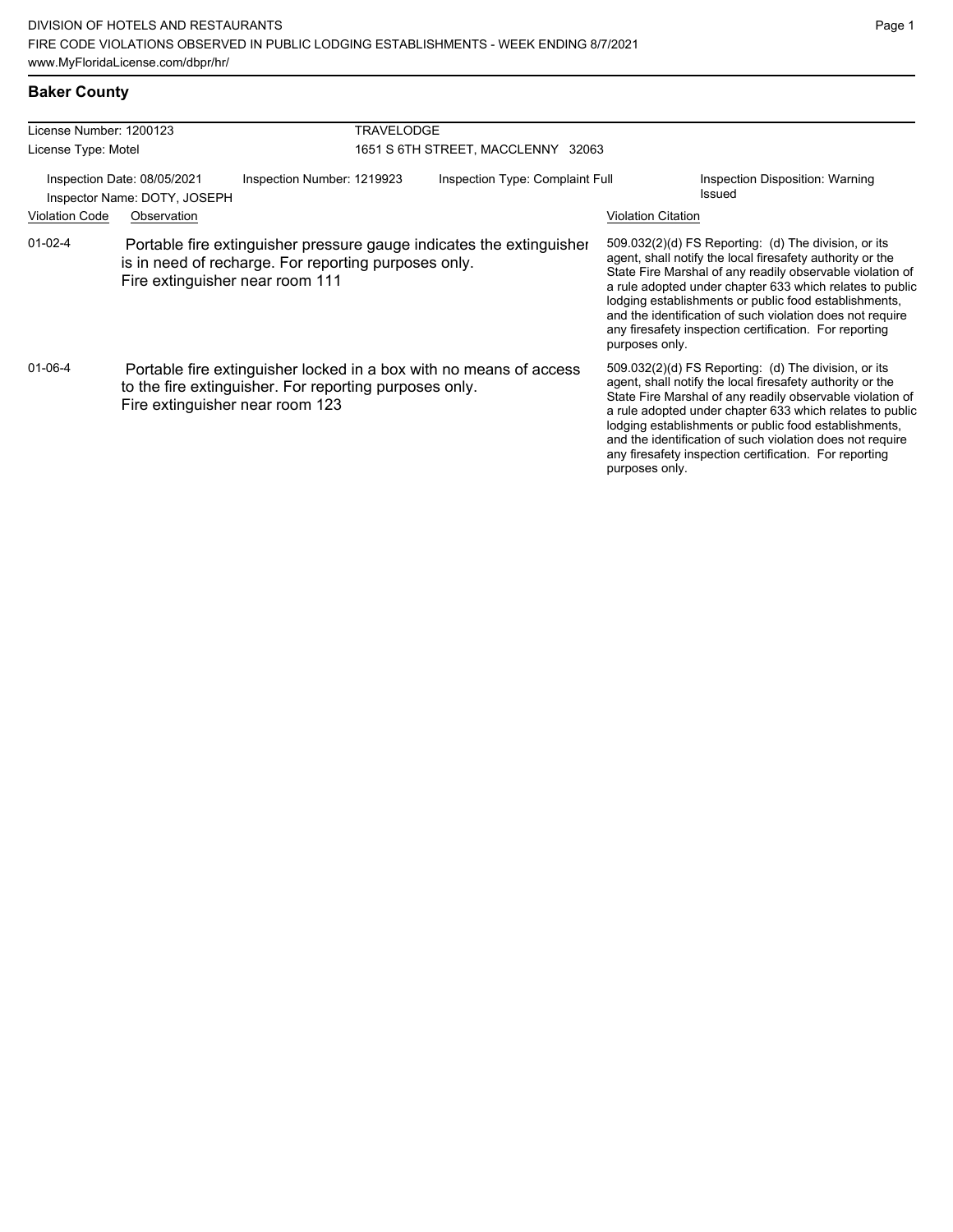#### **Brevard County**

| License Number: 1500173                                                                          |                                                                                                                                                                                                                                                                | INTERNATIONAL PALMS RESORT & CONFERENCE CENTER COCOA BEACH |                                        |                           |                                                                                                                                                                                                                                                                                                                                                                                                                            |
|--------------------------------------------------------------------------------------------------|----------------------------------------------------------------------------------------------------------------------------------------------------------------------------------------------------------------------------------------------------------------|------------------------------------------------------------|----------------------------------------|---------------------------|----------------------------------------------------------------------------------------------------------------------------------------------------------------------------------------------------------------------------------------------------------------------------------------------------------------------------------------------------------------------------------------------------------------------------|
| License Type: Motel                                                                              |                                                                                                                                                                                                                                                                |                                                            | 1300 N ATLANTIC AVE, COCOA BEACH 32931 |                           |                                                                                                                                                                                                                                                                                                                                                                                                                            |
| Inspection Date: 08/03/2021<br>Inspection Number: 1219816<br>Inspector Name: HICKS, GEORGE RANDY |                                                                                                                                                                                                                                                                |                                                            | Inspection Type: Complaint Full        |                           | Inspection Disposition: Call Back -<br>Extension given, pending                                                                                                                                                                                                                                                                                                                                                            |
| <b>Violation Code</b>                                                                            | Observation                                                                                                                                                                                                                                                    |                                                            |                                        | <b>Violation Citation</b> |                                                                                                                                                                                                                                                                                                                                                                                                                            |
| $01 - 01 - 4$                                                                                    | - From initial inspection : Portable fire extinguisher pressure gauge<br>indicates the extinguisher is overcharged. For reporting purposes<br>only. By housekeeping room . - From follow-up inspection<br>2021-08-03: missing from location ** Time Extended** |                                                            |                                        | purposes only.            | 509.032(2)(d) FS Reporting: (d) The division, or its<br>agent, shall notify the local firesafety authority or the<br>State Fire Marshal of any readily observable violation of<br>a rule adopted under chapter 633 which relates to public<br>lodging establishments or public food establishments,<br>and the identification of such violation does not require<br>any firesafety inspection certification. For reporting |
| 07-04-4                                                                                          | - From initial inspection : Electrical outlet damaged to indicate a<br>malfunction. For reporting purposes only. Outlet missing cover by<br>room 242. - From follow-up inspection 2021-08-03: ** Time<br>Extended**                                            |                                                            |                                        | purposes only.            | 509.032(2)(d) FS Reporting: (d) The division, or its<br>agent, shall notify the local firesafety authority or the<br>State Fire Marshal of any readily observable violation of<br>a rule adopted under chapter 633 which relates to public<br>lodging establishments or public food establishments,<br>and the identification of such violation does not require<br>any firesafety inspection certification. For reporting |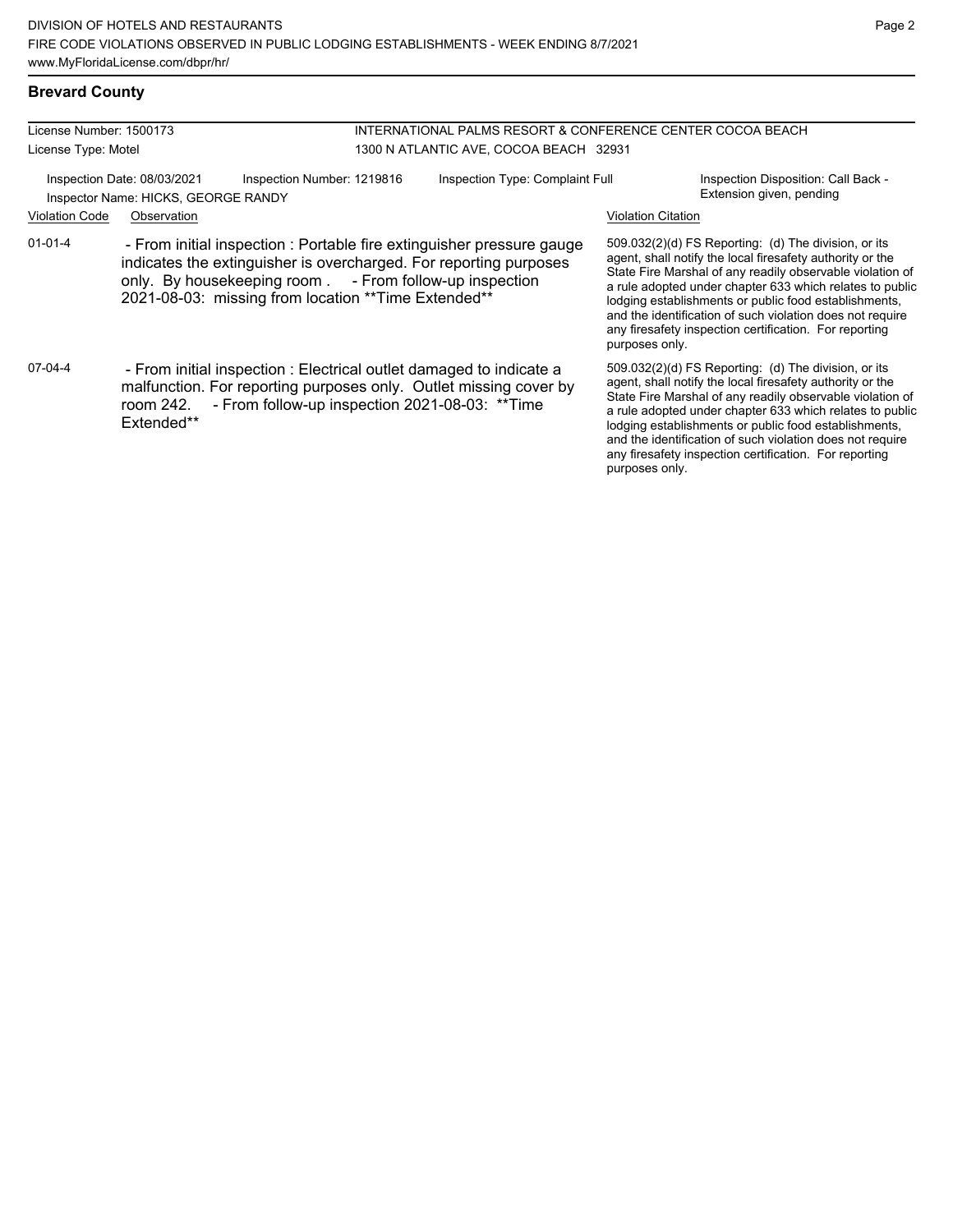**Broward County**

| License Number: 1620867                        |                                                                                                                |                            |                    | <b>CAMBRIA SUITES FT LAUDERDALE</b>                                                               |                           |                                                                                                                                                                                                                                                                                                                                                                                                                                                                                                                                                                                                                                                                                                  |
|------------------------------------------------|----------------------------------------------------------------------------------------------------------------|----------------------------|--------------------|---------------------------------------------------------------------------------------------------|---------------------------|--------------------------------------------------------------------------------------------------------------------------------------------------------------------------------------------------------------------------------------------------------------------------------------------------------------------------------------------------------------------------------------------------------------------------------------------------------------------------------------------------------------------------------------------------------------------------------------------------------------------------------------------------------------------------------------------------|
| License Type: Hotel                            |                                                                                                                |                            |                    | 141 SW 19 CT, DANIA 33004                                                                         |                           |                                                                                                                                                                                                                                                                                                                                                                                                                                                                                                                                                                                                                                                                                                  |
|                                                | Inspection Date: 08/02/2021<br>Inspector Name: LONDONO, GLORIA                                                 | Inspection Number: 1161010 |                    | Inspection Type: Routine - Lodging                                                                |                           | Inspection Disposition: Inspection<br>Completed - No Further Action                                                                                                                                                                                                                                                                                                                                                                                                                                                                                                                                                                                                                              |
| <b>Violation Code</b>                          | Observation                                                                                                    |                            |                    |                                                                                                   | <b>Violation Citation</b> |                                                                                                                                                                                                                                                                                                                                                                                                                                                                                                                                                                                                                                                                                                  |
| 08-01-4                                        | reporting purposes only. E paired on December 2020                                                             |                            |                    | Boiler certificate or insurance inspector's boiler report expired. For                            |                           | 61C-1.004(10) FAC and 509.032(2)(d) FS Reporting:<br>61C-1.004(10) The insurance inspector's boiler report is<br>required annually for power boilers and high<br>pressure/high temperature boilers and biannually for low<br>pressure steam or vapor heating boilers. 509.032(2)(d)<br>The division, or its agent, shall notify the local firesafety<br>authority or the State Fire Marshal of any readily<br>observable violation of a rule adopted under chapter 633<br>which relates to public lodging establishments or public<br>food establishments, and the identification of such<br>violation does not require any firesafety inspection<br>certification. For reporting purposes only. |
| License Number: 1620861<br>License Type: Hotel |                                                                                                                |                            |                    | FOUR POINT BY SHERATON FORT LAUDERDALE AIRPORT-DANIA BEACH<br>1900 STIRLING RD, DANIA BEACH 33004 |                           |                                                                                                                                                                                                                                                                                                                                                                                                                                                                                                                                                                                                                                                                                                  |
|                                                |                                                                                                                |                            |                    |                                                                                                   |                           |                                                                                                                                                                                                                                                                                                                                                                                                                                                                                                                                                                                                                                                                                                  |
| <b>Violation Code</b>                          | Inspection Date: 08/04/2021<br>Inspector Name: LONDONO, GLORIA<br>Observation                                  | Inspection Number: 1161168 |                    | Inspection Type: Routine - Lodging                                                                | Violation Citation        | Inspection Disposition: Inspection<br>Completed - No Further Action                                                                                                                                                                                                                                                                                                                                                                                                                                                                                                                                                                                                                              |
| $04 - 01 - 4$                                  | reporting purposes only.                                                                                       |                            |                    | Trouble/alarm light illuminated on the fire alarm control panel. For                              | purposes only.            | 509.032(2)(d) FS Reporting: The division, or its agent,<br>shall notify the local firesafety authority or the State Fire<br>Marshal of any readily observable violation of a rule<br>adopted under chapter 633 which relates to public<br>lodging establishments or public food establishments,<br>and the identification of such violation does not require<br>any firesafety inspection certification. For reporting                                                                                                                                                                                                                                                                           |
| License Number: 1621547                        |                                                                                                                |                            | KINGDOM FUND 2 LLC |                                                                                                   |                           |                                                                                                                                                                                                                                                                                                                                                                                                                                                                                                                                                                                                                                                                                                  |
| License Type: Apartment                        |                                                                                                                |                            |                    | 2519 PIERCE ST, HOLLYWOOD 33020                                                                   |                           |                                                                                                                                                                                                                                                                                                                                                                                                                                                                                                                                                                                                                                                                                                  |
| <b>Violation Code</b>                          | Inspection Date: 08/02/2021<br>Inspector Name: CHRISTGEN, THOM<br>Observation                                  | Inspection Number: 1524780 |                    | Inspection Type: Routine - Lodging                                                                | <b>Violation Citation</b> | Inspection Disposition: Inspection<br>Completed - No Further Action                                                                                                                                                                                                                                                                                                                                                                                                                                                                                                                                                                                                                              |
| $01 - 01 - 4$                                  | is overcharged. For reporting purposes only. Observed on the<br>extinguisher on the East side of 2519C.        |                            |                    | Portable fire extinguisher pressure gauge indicates the extinguisher                              | purposes only.            | 509.032(2)(d) FS Reporting: (d) The division, or its<br>agent, shall notify the local firesafety authority or the<br>State Fire Marshal of any readily observable violation of<br>a rule adopted under chapter 633 which relates to public<br>lodging establishments or public food establishments,<br>and the identification of such violation does not require<br>any firesafety inspection certification. For reporting                                                                                                                                                                                                                                                                       |
| License Number: 1620901                        |                                                                                                                |                            |                    | FAIRFIELD INN & SUITES FORT LAUDERDALE DOWNTOWN/LAS OLAS                                          |                           |                                                                                                                                                                                                                                                                                                                                                                                                                                                                                                                                                                                                                                                                                                  |
| License Type: Hotel                            |                                                                                                                |                            |                    | 30 S FEDERAL HWY, FORT LAUDERDALE 33301                                                           |                           |                                                                                                                                                                                                                                                                                                                                                                                                                                                                                                                                                                                                                                                                                                  |
|                                                | Inspection Date: 08/04/2021<br>Inspector Name: BRANN, JUSTIN                                                   | Inspection Number: 1159458 |                    | Inspection Type: Routine - Lodging                                                                |                           | Inspection Disposition: Warning<br>Issued                                                                                                                                                                                                                                                                                                                                                                                                                                                                                                                                                                                                                                                        |
| <b>Violation Code</b>                          | Observation                                                                                                    |                            |                    |                                                                                                   | <b>Violation Citation</b> |                                                                                                                                                                                                                                                                                                                                                                                                                                                                                                                                                                                                                                                                                                  |
| $04 - 01 - 4$                                  | Trouble/alarm light illuminated on the fire alarm control panel.<br>are underway. For reporting purposes only. |                            |                    | Per operator a pipe burst. Alarm company was notified and repairs                                 | purposes only.            | 509.032(2)(d) FS Reporting: The division, or its agent,<br>shall notify the local firesafety authority or the State Fire<br>Marshal of any readily observable violation of a rule<br>adopted under chapter 633 which relates to public<br>lodging establishments or public food establishments,<br>and the identification of such violation does not require<br>any firesafety inspection certification. For reporting                                                                                                                                                                                                                                                                           |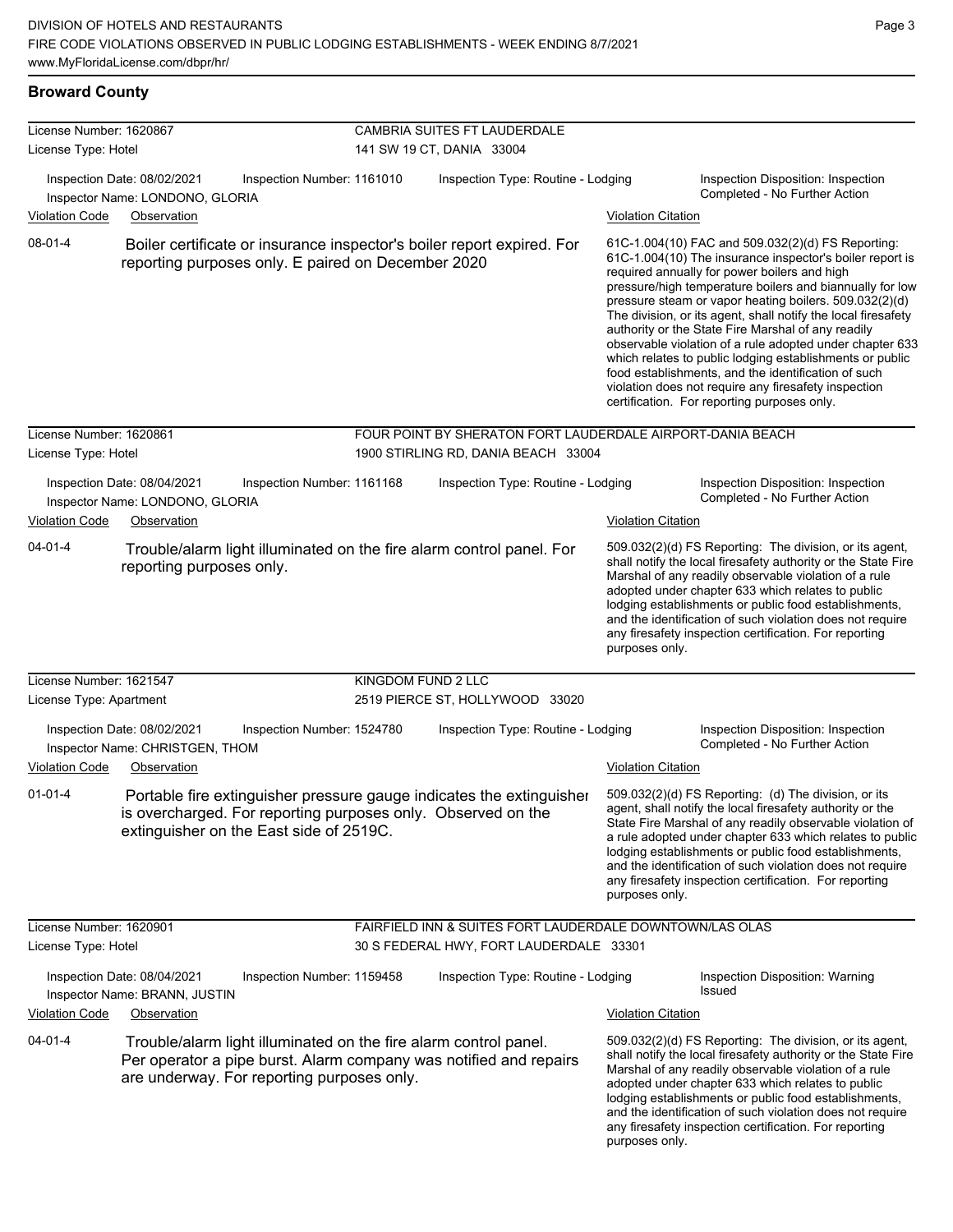| License Number: 1604688 |                                                              |                                                                                                                                                                                                | THE WESTIN BEACH RESORT FORT LAUDERDALE                 |                                                                                 |                                                                                                                                                                                                                                                                                                                                                                                                                        |  |  |
|-------------------------|--------------------------------------------------------------|------------------------------------------------------------------------------------------------------------------------------------------------------------------------------------------------|---------------------------------------------------------|---------------------------------------------------------------------------------|------------------------------------------------------------------------------------------------------------------------------------------------------------------------------------------------------------------------------------------------------------------------------------------------------------------------------------------------------------------------------------------------------------------------|--|--|
| License Type: Hotel     |                                                              |                                                                                                                                                                                                | 303 N FORT LAUDERDALE BEACH BLVD, FORT LAUDERDALE 33304 |                                                                                 |                                                                                                                                                                                                                                                                                                                                                                                                                        |  |  |
|                         | Inspection Date: 08/06/2021<br>Inspector Name: BRANN, JUSTIN | Inspection Number: 1160217                                                                                                                                                                     |                                                         | Inspection Type: Routine - Lodging<br>Inspection Disposition: Warning<br>Issued |                                                                                                                                                                                                                                                                                                                                                                                                                        |  |  |
| <b>Violation Code</b>   | Observation                                                  |                                                                                                                                                                                                |                                                         | <b>Violation Citation</b>                                                       |                                                                                                                                                                                                                                                                                                                                                                                                                        |  |  |
| $04 - 01 - 4$           |                                                              | Trouble/alarm light illuminated on the fire alarm control panel.<br>Inspector will forward inspection report to Fire Marshall for review.<br>For reporting purposes only. **Repeat Violation** |                                                         | purposes only.                                                                  | 509.032(2)(d) FS Reporting: The division, or its agent,<br>shall notify the local firesafety authority or the State Fire<br>Marshal of any readily observable violation of a rule<br>adopted under chapter 633 which relates to public<br>lodging establishments or public food establishments,<br>and the identification of such violation does not require<br>any firesafety inspection certification. For reporting |  |  |
| License Number: 1609861 |                                                              |                                                                                                                                                                                                | THE WESTIN BEACH RESORT FORT LAUDERDALE                 |                                                                                 |                                                                                                                                                                                                                                                                                                                                                                                                                        |  |  |
| License Type: Hotel     |                                                              |                                                                                                                                                                                                | 321 N FORT LAUDERDALE BEACH BLVD, FORT LAUDERDALE 33304 |                                                                                 |                                                                                                                                                                                                                                                                                                                                                                                                                        |  |  |
|                         | Inspection Date: 08/06/2021<br>Inspector Name: BRANN, JUSTIN | Inspection Number: 1159644                                                                                                                                                                     | Inspection Type: Routine - Lodging                      |                                                                                 | Inspection Disposition: Warning<br>Issued                                                                                                                                                                                                                                                                                                                                                                              |  |  |
| <b>Violation Code</b>   | Observation                                                  |                                                                                                                                                                                                |                                                         | <b>Violation Citation</b>                                                       |                                                                                                                                                                                                                                                                                                                                                                                                                        |  |  |
| $04 - 01 - 4$           | For reporting purposes only.                                 | Trouble/alarm light illuminated on the fire alarm control panel.<br>Inspector will forward inspection report to Fire Marshall for review.                                                      |                                                         |                                                                                 | 509.032(2)(d) FS Reporting: The division, or its agent,<br>shall notify the local firesafety authority or the State Fire<br>Marshal of any readily observable violation of a rule<br>adopted under chapter 633 which relates to public<br>lodging establishments or public food establishments,<br>and the identification of such violation does not require                                                           |  |  |

any firesafety inspection certification. For reporting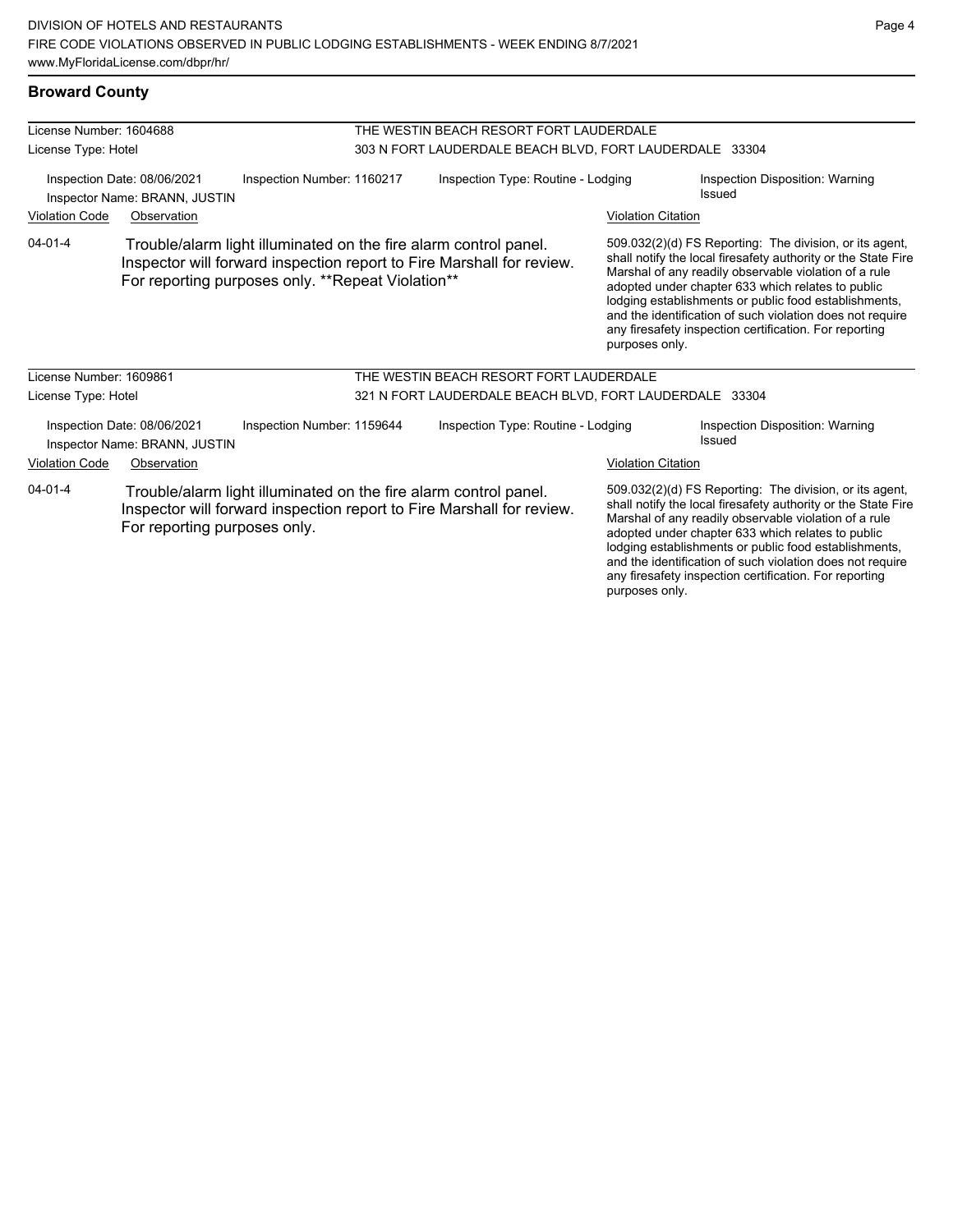# **Clay County**

| License Number: 2000955<br>License Type: Hotel              |                          |                                                                                                                                                                                                                                | <b>INTOWN SUITES</b>                 |                                                                                                                                                                                                                                                                                                                                                                                                                                                                                                                                                                                                                                                                                                  |  |  |  |  |  |
|-------------------------------------------------------------|--------------------------|--------------------------------------------------------------------------------------------------------------------------------------------------------------------------------------------------------------------------------|--------------------------------------|--------------------------------------------------------------------------------------------------------------------------------------------------------------------------------------------------------------------------------------------------------------------------------------------------------------------------------------------------------------------------------------------------------------------------------------------------------------------------------------------------------------------------------------------------------------------------------------------------------------------------------------------------------------------------------------------------|--|--|--|--|--|
|                                                             |                          |                                                                                                                                                                                                                                | 442 BLANDING BLVD, ORANGE PARK 32073 |                                                                                                                                                                                                                                                                                                                                                                                                                                                                                                                                                                                                                                                                                                  |  |  |  |  |  |
| Inspection Date: 08/04/2021<br>Inspector Name: BIAVA, GRANT |                          | Inspection Number: 1161909                                                                                                                                                                                                     | Inspection Type: Complaint Full      | Inspection Disposition: Call Back -<br>Extension given, pending                                                                                                                                                                                                                                                                                                                                                                                                                                                                                                                                                                                                                                  |  |  |  |  |  |
| <b>Violation Code</b>                                       | Observation              |                                                                                                                                                                                                                                |                                      | <b>Violation Citation</b>                                                                                                                                                                                                                                                                                                                                                                                                                                                                                                                                                                                                                                                                        |  |  |  |  |  |
| 08-01-4                                                     |                          | - From initial inspection : Boiler certificate or insurance inspector's<br>boiler report expired. For reporting purposes only.<br>Both boiler certifications expired on 7/18/2021<br>inspection 2021-08-04: ** Time Extended** | - From follow-up                     | 61C-1.004(10) FAC and 509.032(2)(d) FS Reporting:<br>61C-1.004(10) The insurance inspector's boiler report is<br>required annually for power boilers and high<br>pressure/high temperature boilers and biannually for low<br>pressure steam or vapor heating boilers. 509.032(2)(d)<br>The division, or its agent, shall notify the local firesafety<br>authority or the State Fire Marshal of any readily<br>observable violation of a rule adopted under chapter 633<br>which relates to public lodging establishments or public<br>food establishments, and the identification of such<br>violation does not require any firesafety inspection<br>certification. For reporting purposes only. |  |  |  |  |  |
| $08 - 01 - 4$                                               | reporting purposes only. | Boiler certificate or insurance inspector's boiler report expired. For<br>Both boiler certifications expired on 7/18/2021                                                                                                      |                                      | 61C-1.004(10) FAC and 509.032(2)(d) FS Reporting:<br>61C-1.004(10) The insurance inspector's boiler report is<br>required annually for power boilers and high<br>pressure/high temperature boilers and biannually for low<br>pressure steam or vapor heating boilers. 509.032(2)(d)<br>The division, or its agent, shall notify the local firesafety<br>authority or the State Fire Marshal of any readily<br>observable violation of a rule adopted under chapter 633<br>which relates to public lodging establishments or public<br>food establishments, and the identification of such<br>violation does not require any firesafety inspection<br>certification. For reporting purposes only. |  |  |  |  |  |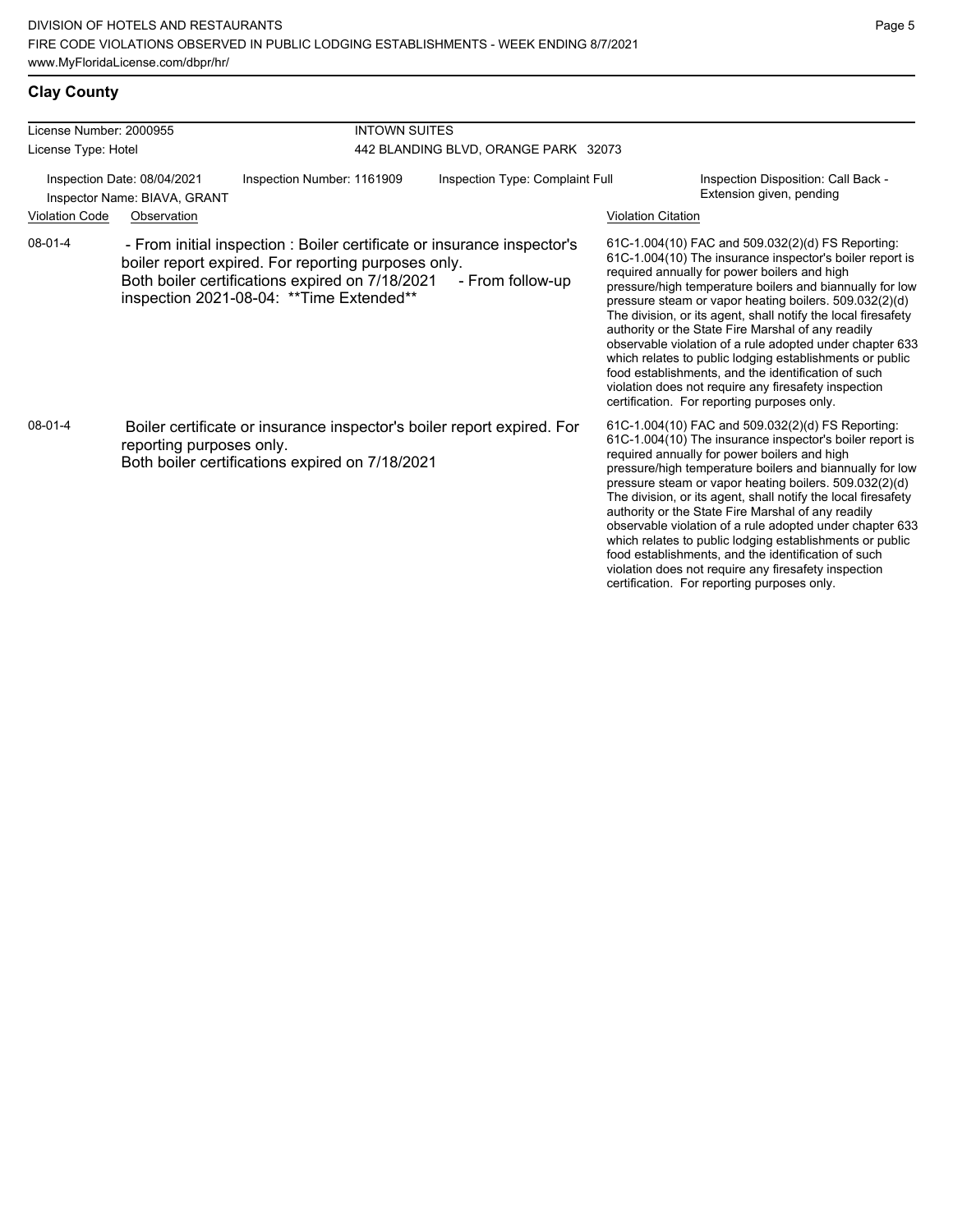# **Columbia County**

| License Number: 2200535 |                                                                                                                                                           | <b>DAYS INN</b>            |                                    |                           |                                                                                                                                                                                                                                                                                                                                                                                                                            |
|-------------------------|-----------------------------------------------------------------------------------------------------------------------------------------------------------|----------------------------|------------------------------------|---------------------------|----------------------------------------------------------------------------------------------------------------------------------------------------------------------------------------------------------------------------------------------------------------------------------------------------------------------------------------------------------------------------------------------------------------------------|
| License Type: Motel     |                                                                                                                                                           |                            | 3430 US HWY 441, LAKE CITY 32055   |                           |                                                                                                                                                                                                                                                                                                                                                                                                                            |
|                         | Inspection Date: 08/02/2021<br>Inspector Name: BAILEY, KIMBERLY                                                                                           | Inspection Number: 1217831 | Inspection Type: Routine - Lodging |                           | Inspection Disposition: Inspection<br>Completed - No Further Action                                                                                                                                                                                                                                                                                                                                                        |
| <b>Violation Code</b>   | Observation                                                                                                                                               |                            |                                    | <b>Violation Citation</b> |                                                                                                                                                                                                                                                                                                                                                                                                                            |
| $01-02-4$               | Portable fire extinguisher pressure gauge indicates the extinguisher<br>is in need of recharge. For reporting purposes only. On left side of<br>building. |                            |                                    | purposes only.            | 509.032(2)(d) FS Reporting: (d) The division, or its<br>agent, shall notify the local firesafety authority or the<br>State Fire Marshal of any readily observable violation of<br>a rule adopted under chapter 633 which relates to public<br>lodging establishments or public food establishments,<br>and the identification of such violation does not require<br>any firesafety inspection certification. For reporting |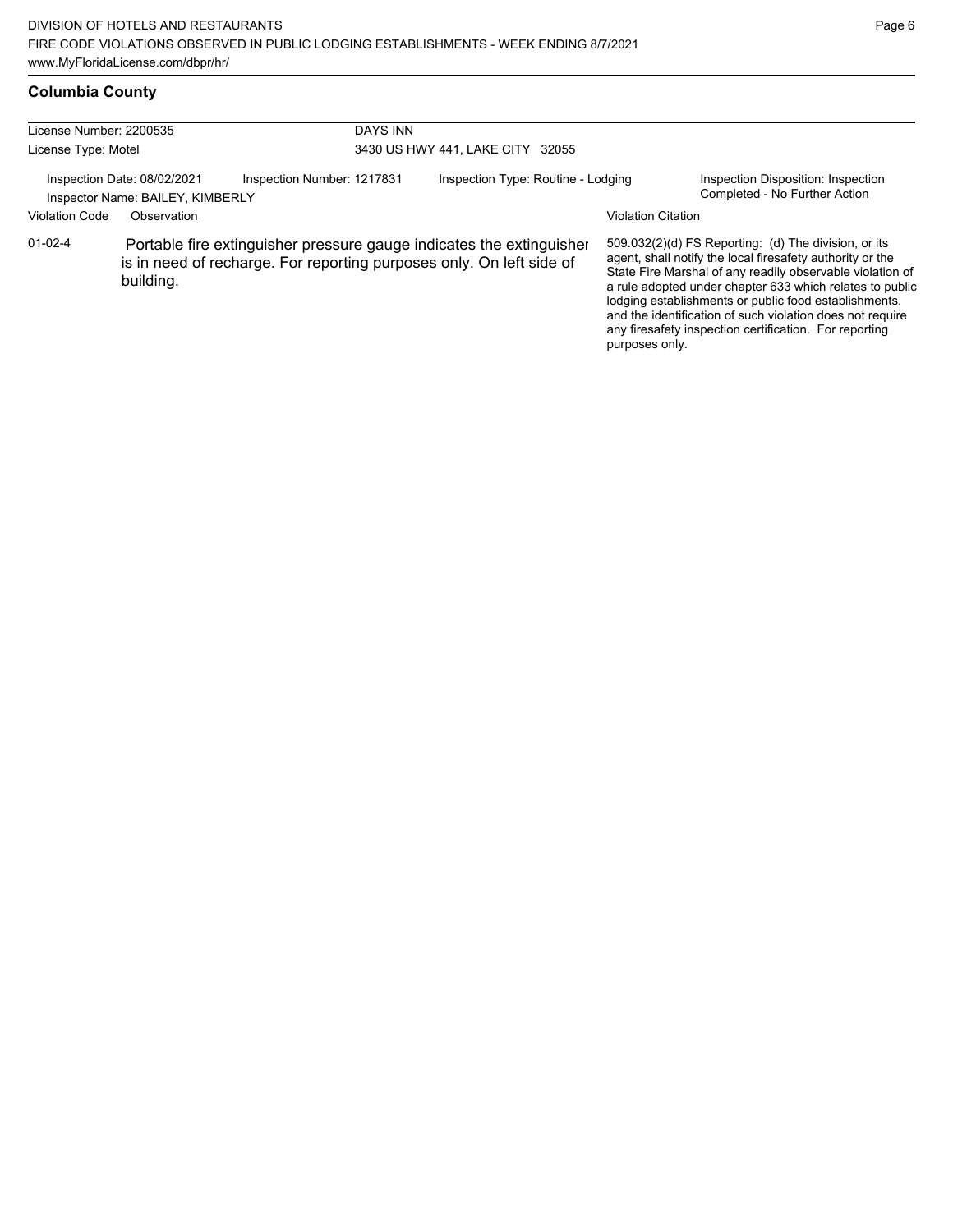which relates to public lodging establishments or public food establishments, and the identification of such violation does not require any firesafety inspection certification. For reporting purposes only.

#### **Dade County**

| License Number: 2317292<br>License Type: Hotel |                                                                  |                                                                                                                                                                                                                                                   | <b>HOLIDAY INN</b><br>7707 NW 103 ST, HIALEAH GARDENS 33016 |                           |                                                                                                                                                                                                                                                                                                                                                                                                                                                                                                                                                                                                                                                                                                  |  |  |
|------------------------------------------------|------------------------------------------------------------------|---------------------------------------------------------------------------------------------------------------------------------------------------------------------------------------------------------------------------------------------------|-------------------------------------------------------------|---------------------------|--------------------------------------------------------------------------------------------------------------------------------------------------------------------------------------------------------------------------------------------------------------------------------------------------------------------------------------------------------------------------------------------------------------------------------------------------------------------------------------------------------------------------------------------------------------------------------------------------------------------------------------------------------------------------------------------------|--|--|
|                                                | Inspection Date: 08/06/2021<br>Inspector Name: CRUZ, EDGAR       | Inspection Number: 1159706                                                                                                                                                                                                                        | Inspection Type: Routine - Lodging                          |                           | Inspection Disposition: Warning<br>Issued                                                                                                                                                                                                                                                                                                                                                                                                                                                                                                                                                                                                                                                        |  |  |
| <b>Violation Code</b>                          | Observation                                                      |                                                                                                                                                                                                                                                   |                                                             | <b>Violation Citation</b> |                                                                                                                                                                                                                                                                                                                                                                                                                                                                                                                                                                                                                                                                                                  |  |  |
| $08-01-4$                                      | reporting purposes only.<br>**Repeat Violation**                 | Boiler certificate or insurance inspector's boiler report expired. For<br>Observed certificate 099297 dated 10/14/2020                                                                                                                            |                                                             |                           | 61C-1.004(10) FAC and 509.032(2)(d) FS Reporting:<br>61C-1.004(10) The insurance inspector's boiler report is<br>required annually for power boilers and high<br>pressure/high temperature boilers and biannually for low<br>pressure steam or vapor heating boilers. 509.032(2)(d)<br>The division, or its agent, shall notify the local firesafety<br>authority or the State Fire Marshal of any readily<br>observable violation of a rule adopted under chapter 633<br>which relates to public lodging establishments or public<br>food establishments, and the identification of such<br>violation does not require any firesafety inspection<br>certification. For reporting purposes only. |  |  |
| 08-04-4                                        | purposes only.                                                   | Boiler certificate not posted in the boiler room. For reporting                                                                                                                                                                                   |                                                             |                           | 61C-1.004(10) FAC and 509.032(2)(d) FS Reporting:<br>61C-1.004(10) The insurance inspector's boiler report<br>shall be posted in the boiler room. 509.032(2)(d) The<br>division, or its agent, shall notify the local firesafety<br>authority or the State Fire Marshal of any readily<br>observable violation of a rule adopted under chapter 633<br>which relates to public lodging establishments or public<br>food establishments, and the identification of such<br>violation does not require any firesafety inspection<br>certification. For reporting purposes only.                                                                                                                     |  |  |
| License Number: 2329827                        |                                                                  |                                                                                                                                                                                                                                                   | THE BUSH INVESTMENT SVCS                                    |                           |                                                                                                                                                                                                                                                                                                                                                                                                                                                                                                                                                                                                                                                                                                  |  |  |
| License Type: Apartment                        |                                                                  |                                                                                                                                                                                                                                                   | 314 SW 3 AVE, HOMESTEAD 33030                               |                           |                                                                                                                                                                                                                                                                                                                                                                                                                                                                                                                                                                                                                                                                                                  |  |  |
|                                                | Inspection Date: 08/02/2021<br>Inspector Name: LEIDECKER, EDILMA | Inspection Number: 1526550                                                                                                                                                                                                                        | Inspection Type: Routine - Lodging                          |                           | Inspection Disposition: Inspection<br>Completed - No Further Action                                                                                                                                                                                                                                                                                                                                                                                                                                                                                                                                                                                                                              |  |  |
| <b>Violation Code</b>                          | Observation                                                      |                                                                                                                                                                                                                                                   |                                                             | <b>Violation Citation</b> |                                                                                                                                                                                                                                                                                                                                                                                                                                                                                                                                                                                                                                                                                                  |  |  |
| $01 - 06 - 4$                                  |                                                                  | Portable fire extinguisher locked in a box with no means of access<br>to the fire extinguisher. For reporting purposes only. Observed<br>portable fire extinguisher locked in a box located next to unit 9<br>second floor. ** Repeat Violation** |                                                             | purposes only.            | 509.032(2)(d) FS Reporting: (d) The division, or its<br>agent, shall notify the local firesafety authority or the<br>State Fire Marshal of any readily observable violation of<br>a rule adopted under chapter 633 which relates to public<br>lodging establishments or public food establishments,<br>and the identification of such violation does not require<br>any firesafety inspection certification. For reporting                                                                                                                                                                                                                                                                       |  |  |
| License Number: 2317719                        |                                                                  |                                                                                                                                                                                                                                                   | <b>BISCAYNE BAY MARRIOTT HOTEL</b>                          |                           |                                                                                                                                                                                                                                                                                                                                                                                                                                                                                                                                                                                                                                                                                                  |  |  |
| License Type: Hotel                            |                                                                  |                                                                                                                                                                                                                                                   | 1633 N BAYSHORE DR, MIAMI 331321261                         |                           |                                                                                                                                                                                                                                                                                                                                                                                                                                                                                                                                                                                                                                                                                                  |  |  |
|                                                | Inspection Date: 08/02/2021<br>Inspector Name: CUDEMOS, VIRNA    | Inspection Number: 1161226                                                                                                                                                                                                                        | Inspection Type: Routine - Lodging                          |                           | Inspection Disposition: Inspection<br>Completed - No Further Action                                                                                                                                                                                                                                                                                                                                                                                                                                                                                                                                                                                                                              |  |  |
| <b>Violation Code</b>                          | Observation                                                      |                                                                                                                                                                                                                                                   |                                                             | <b>Violation Citation</b> |                                                                                                                                                                                                                                                                                                                                                                                                                                                                                                                                                                                                                                                                                                  |  |  |
| $08-01-4$                                      |                                                                  | Boiler certificate or insurance inspector's boiler report expired. For<br>reporting purposes only. 135641, 135640, 135644, 133546, 135645,<br>135637. Expiration date 02/20/21.                                                                   |                                                             |                           | 61C-1.004(10) FAC and 509.032(2)(d) FS Reporting:<br>61C-1.004(10) The insurance inspector's boiler report is<br>required annually for power boilers and high<br>pressure/high temperature boilers and biannually for low<br>pressure steam or vapor heating boilers. 509.032(2)(d)<br>The division, or its agent, shall notify the local firesafety<br>authority or the State Fire Marshal of any readily<br>observable violation of a rule adopted under chapter 633                                                                                                                                                                                                                           |  |  |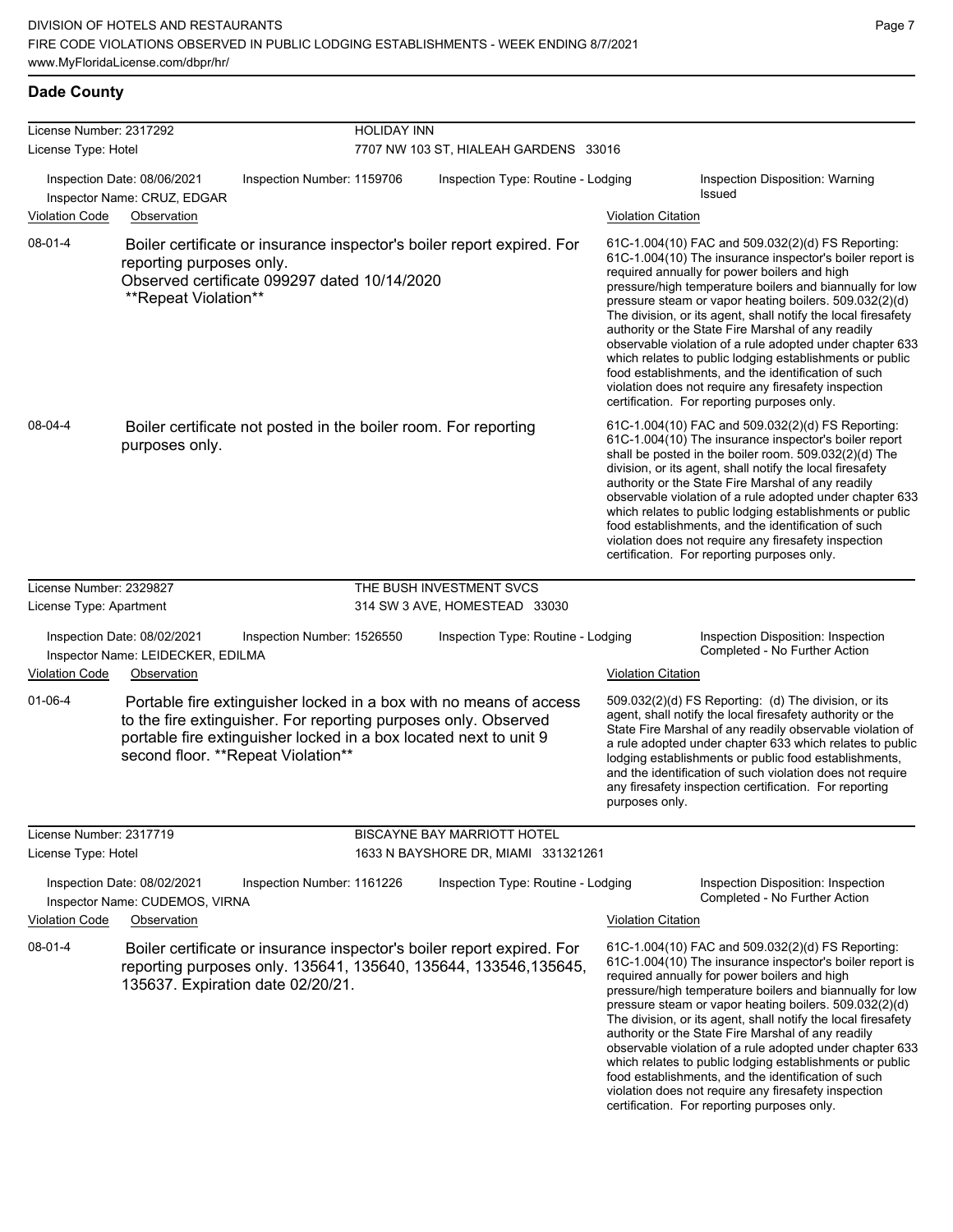| <b>Dade County</b>                                 |                                                                                                             |                            |                                    |                                                                                                                                                 |                                             |                                                                                                                                                                                                                                                                                                                                                                                                                            |
|----------------------------------------------------|-------------------------------------------------------------------------------------------------------------|----------------------------|------------------------------------|-------------------------------------------------------------------------------------------------------------------------------------------------|---------------------------------------------|----------------------------------------------------------------------------------------------------------------------------------------------------------------------------------------------------------------------------------------------------------------------------------------------------------------------------------------------------------------------------------------------------------------------------|
| License Number: 2329749<br>License Type: Apartment |                                                                                                             |                            | MULTICOW, LLC                      | 1265 SW 6 ST., MIAMI 33135                                                                                                                      |                                             |                                                                                                                                                                                                                                                                                                                                                                                                                            |
| Violation Code                                     | Inspection Date: 08/06/2021<br>Inspector Name: TAYLOR, JOHN<br>Observation                                  | Inspection Number: 1519225 | Inspection Type: Routine - Lodging |                                                                                                                                                 | <b>Violation Citation</b>                   | Inspection Disposition: Warning<br>Issued                                                                                                                                                                                                                                                                                                                                                                                  |
| $01 - 03 - 4$                                      | Located next to apt 10.                                                                                     |                            |                                    | Portable fire extinguisher missing from it's designated location (sign<br>present indicating designated location). For reporting purposes only. | purposes only.                              | 509.032(2)(d) FS Reporting: (d) The division, or its<br>agent, shall notify the local firesafety authority or the<br>State Fire Marshal of any readily observable violation of<br>a rule adopted under chapter 633 which relates to public<br>lodging establishments or public food establishments,<br>and the identification of such violation does not require<br>any firesafety inspection certification. For reporting |
| License Number: 2330648<br>License Type: Apartment |                                                                                                             |                            |                                    | SMATHERS PRESERVATION PHASE ONE LLC<br>935 SW 30 AVE, MIAMI 33135                                                                               |                                             |                                                                                                                                                                                                                                                                                                                                                                                                                            |
| <b>Violation Code</b>                              | Inspection Date: 08/03/2021<br>Inspector Name: GARCIA, B OSCAR<br>Observation                               | Inspection Number: 1532540 |                                    | Inspection Type: Lodging-Licensing<br>Inspection                                                                                                | <b>Violation Citation</b>                   | Inspection Disposition: Inspection<br>Completed - No Further Action                                                                                                                                                                                                                                                                                                                                                        |
| $04 - 01 - 4$                                      | reporting purposes only.                                                                                    |                            |                                    | Trouble/alarm light illuminated on the fire alarm control panel. For                                                                            | purposes only.                              | 509.032(2)(d) FS Reporting: The division, or its agent,<br>shall notify the local firesafety authority or the State Fire<br>Marshal of any readily observable violation of a rule<br>adopted under chapter 633 which relates to public<br>lodging establishments or public food establishments,<br>and the identification of such violation does not require<br>any firesafety inspection certification. For reporting     |
| License Number: 2309316                            |                                                                                                             |                            |                                    | 935 JEFFERSON INVESTMENT INC                                                                                                                    |                                             |                                                                                                                                                                                                                                                                                                                                                                                                                            |
| License Type: Apartment                            |                                                                                                             |                            |                                    | 935 JEFFERSON AVE, MIAMI BEACH 33139                                                                                                            |                                             |                                                                                                                                                                                                                                                                                                                                                                                                                            |
|                                                    | Inspection Date: 08/02/2021<br>Inspector Name: WILLIAMS, ALFREDA                                            | Inspection Number: 1519047 |                                    | Inspection Type: Routine - Lodging                                                                                                              |                                             | Inspection Disposition: Inspection<br>Completed - No Further Action                                                                                                                                                                                                                                                                                                                                                        |
| <b>Violation Code</b><br>$01 - 06 - 4$             | Observation<br>to the fire extinguisher. For reporting purposes only.<br>Near apartment 8/9.                |                            |                                    | Portable fire extinguisher locked in a box with no means of access                                                                              | <b>Violation Citation</b><br>purposes only. | 509.032(2)(d) FS Reporting: (d) The division, or its<br>agent, shall notify the local firesafety authority or the<br>State Fire Marshal of any readily observable violation of<br>a rule adopted under chapter 633 which relates to public<br>lodging establishments or public food establishments,<br>and the identification of such violation does not require<br>any firesafety inspection certification. For reporting |
| License Number: 2329469<br>License Type: Hotel     |                                                                                                             |                            | <b>MOXY SOUTH BEACH</b>            | 915-955 WASHINGTON AVE, MIAMI BEACH 33139                                                                                                       |                                             |                                                                                                                                                                                                                                                                                                                                                                                                                            |
| <b>Violation Code</b><br>$04 - 01 - 4$             | Inspection Date: 07/30/2021<br>Inspector Name: WILLIAMS, ALFREDA<br>Observation<br>reporting purposes only. | Inspection Number: 1160387 |                                    | Inspection Type: Routine - Lodging<br>Trouble/alarm light illuminated on the fire alarm control panel. For                                      | <b>Violation Citation</b>                   | Inspection Disposition: Inspection<br>Completed - No Further Action<br>509.032(2)(d) FS Reporting: The division, or its agent,<br>shall notify the local firesafety authority or the State Fire<br>Marshal of any readily observable violation of a rule<br>adopted under chapter 633 which relates to public<br>lodging establishments or public food establishments,                                                     |
|                                                    |                                                                                                             |                            |                                    |                                                                                                                                                 | purposes only.                              | and the identification of such violation does not require<br>any firesafety inspection certification. For reporting                                                                                                                                                                                                                                                                                                        |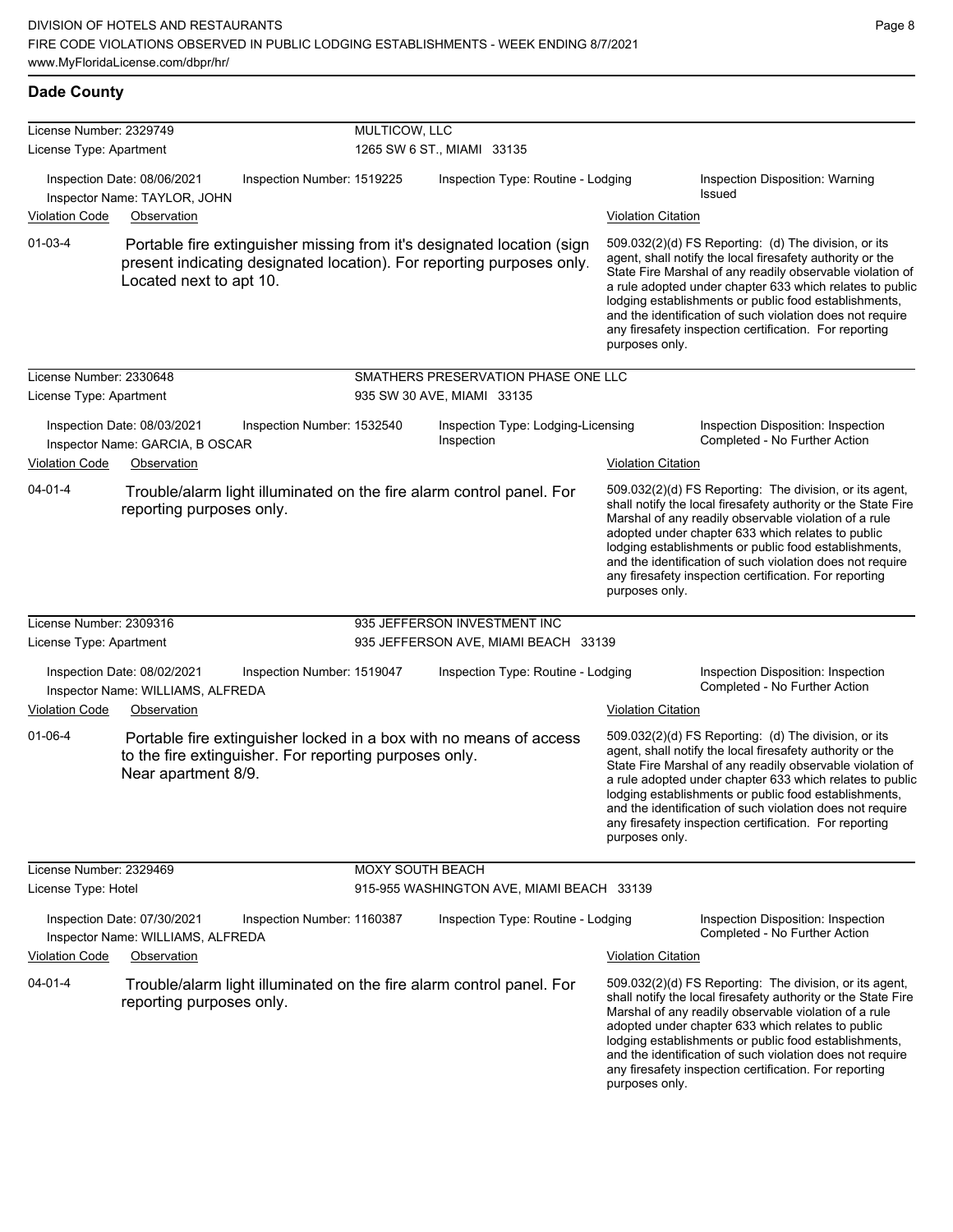| License Number: 2300927<br>License Type: Apartment |                                                                               |                                                        | <b>SARA APARTMENTS</b><br>745 JEFFERSON AVENUE, MIAMI BEACH 331398562 |                                                                                                                                              |                           |                                                                                                                                                                                                                                                                                                                                                                                                                                                                                                                                                                                                                                                                                                  |  |
|----------------------------------------------------|-------------------------------------------------------------------------------|--------------------------------------------------------|-----------------------------------------------------------------------|----------------------------------------------------------------------------------------------------------------------------------------------|---------------------------|--------------------------------------------------------------------------------------------------------------------------------------------------------------------------------------------------------------------------------------------------------------------------------------------------------------------------------------------------------------------------------------------------------------------------------------------------------------------------------------------------------------------------------------------------------------------------------------------------------------------------------------------------------------------------------------------------|--|
|                                                    | Inspection Date: 08/02/2021<br>Inspector Name: WILLIAMS, ALFREDA              | Inspection Number: 1520478                             |                                                                       | Inspection Type: Routine - Lodging                                                                                                           |                           | Inspection Disposition: Inspection<br>Completed - No Further Action                                                                                                                                                                                                                                                                                                                                                                                                                                                                                                                                                                                                                              |  |
| Violation Code                                     | Observation                                                                   |                                                        |                                                                       |                                                                                                                                              | <b>Violation Citation</b> |                                                                                                                                                                                                                                                                                                                                                                                                                                                                                                                                                                                                                                                                                                  |  |
| $01-06-4$                                          | On 1st and 2nd floor.                                                         | to the fire extinguisher. For reporting purposes only. |                                                                       | Portable fire extinguisher locked in a box with no means of access                                                                           | purposes only.            | 509.032(2)(d) FS Reporting: (d) The division, or its<br>agent, shall notify the local firesafety authority or the<br>State Fire Marshal of any readily observable violation of<br>a rule adopted under chapter 633 which relates to public<br>lodging establishments or public food establishments,<br>and the identification of such violation does not require<br>any firesafety inspection certification. For reporting                                                                                                                                                                                                                                                                       |  |
| License Number: 2300796                            |                                                                               |                                                        | SEACOAST SUITE                                                        |                                                                                                                                              |                           |                                                                                                                                                                                                                                                                                                                                                                                                                                                                                                                                                                                                                                                                                                  |  |
| License Type: Apartment                            |                                                                               |                                                        |                                                                       | 5101 COLLINS AVE, MIAMI BEACH 33140                                                                                                          |                           |                                                                                                                                                                                                                                                                                                                                                                                                                                                                                                                                                                                                                                                                                                  |  |
| Violation Code                                     | Inspection Date: 08/03/2021<br>Inspector Name: UNZAGA, MILADYS<br>Observation | Inspection Number: 1532529                             |                                                                       | Inspection Type: Complaint Full                                                                                                              | <b>Violation Citation</b> | Inspection Disposition: Warning<br>Issued                                                                                                                                                                                                                                                                                                                                                                                                                                                                                                                                                                                                                                                        |  |
| 08-01-4                                            |                                                                               | 075375 and 075376 exp 4/8/2021.                        |                                                                       | Boiler certificate or insurance inspector's boiler report expired. For<br>reporting purposes only. Observed boiler certificates expired FL   |                           | 61C-1.004(10) FAC and 509.032(2)(d) FS Reporting:<br>61C-1.004(10) The insurance inspector's boiler report is<br>required annually for power boilers and high<br>pressure/high temperature boilers and biannually for low<br>pressure steam or vapor heating boilers. 509.032(2)(d)<br>The division, or its agent, shall notify the local firesafety<br>authority or the State Fire Marshal of any readily<br>observable violation of a rule adopted under chapter 633<br>which relates to public lodging establishments or public<br>food establishments, and the identification of such<br>violation does not require any firesafety inspection<br>certification. For reporting purposes only. |  |
| License Number: 2304675                            |                                                                               |                                                        |                                                                       | MARSEILLES ENTERPRISES INC                                                                                                                   |                           |                                                                                                                                                                                                                                                                                                                                                                                                                                                                                                                                                                                                                                                                                                  |  |
| License Type: Apartment                            |                                                                               |                                                        |                                                                       | 1725 MARSEILLES DR, MIAMI BEACH 33141                                                                                                        |                           |                                                                                                                                                                                                                                                                                                                                                                                                                                                                                                                                                                                                                                                                                                  |  |
|                                                    | Inspection Date: 08/03/2021<br>Inspector Name: PRIETO, VICENTE                | Inspection Number: 1520814                             |                                                                       | Inspection Type: Routine - Lodging                                                                                                           |                           | Inspection Disposition: Inspection<br>Completed - No Further Action                                                                                                                                                                                                                                                                                                                                                                                                                                                                                                                                                                                                                              |  |
| <b>Violation Code</b>                              | Observation                                                                   |                                                        |                                                                       |                                                                                                                                              | <b>Violation Citation</b> |                                                                                                                                                                                                                                                                                                                                                                                                                                                                                                                                                                                                                                                                                                  |  |
| $01 - 05 - 4$                                      | between 3 and 4 units.                                                        |                                                        |                                                                       | Portable fire extinguisher obstructed/not accessible. For reporting<br>purposes only. Observed no breaking device in fire extinguisher box   | purposes only.            | 509.032(2)(d) FS Reporting: (d) The division, or its<br>agent, shall notify the local firesafety authority or the<br>State Fire Marshal of any readily observable violation of<br>a rule adopted under chapter 633 which relates to public<br>lodging establishments or public food establishments,<br>and the identification of such violation does not require<br>any firesafety inspection certification. For reporting                                                                                                                                                                                                                                                                       |  |
| License Number: 2309424                            |                                                                               |                                                        |                                                                       | PALM GARDEN APARTMENTS                                                                                                                       |                           |                                                                                                                                                                                                                                                                                                                                                                                                                                                                                                                                                                                                                                                                                                  |  |
| License Type: Apartment                            |                                                                               |                                                        |                                                                       | 17271 NE 23 AVE, NORTH MIAMI BEACH 331602902                                                                                                 |                           |                                                                                                                                                                                                                                                                                                                                                                                                                                                                                                                                                                                                                                                                                                  |  |
|                                                    | Inspection Date: 07/29/2021<br>Inspector Name: TAYLOR, JOHN                   | Inspection Number: 1527390                             |                                                                       | Inspection Type: Routine - Lodging                                                                                                           |                           | Inspection Disposition: Inspection<br>Completed - No Further Action                                                                                                                                                                                                                                                                                                                                                                                                                                                                                                                                                                                                                              |  |
| Violation Code                                     | Observation                                                                   |                                                        |                                                                       |                                                                                                                                              | <b>Violation Citation</b> |                                                                                                                                                                                                                                                                                                                                                                                                                                                                                                                                                                                                                                                                                                  |  |
| $01 - 06 - 4$                                      | apt 1 in building 17291 & 17271.                                              |                                                        |                                                                       | Portable fire extinguisher locked in a box with no means of access<br>to the fire extinguisher. For reporting purposes only. Located next to | purposes only.            | 509.032(2)(d) FS Reporting: (d) The division, or its<br>agent, shall notify the local firesafety authority or the<br>State Fire Marshal of any readily observable violation of<br>a rule adopted under chapter 633 which relates to public<br>lodging establishments or public food establishments,<br>and the identification of such violation does not require<br>any firesafety inspection certification. For reporting                                                                                                                                                                                                                                                                       |  |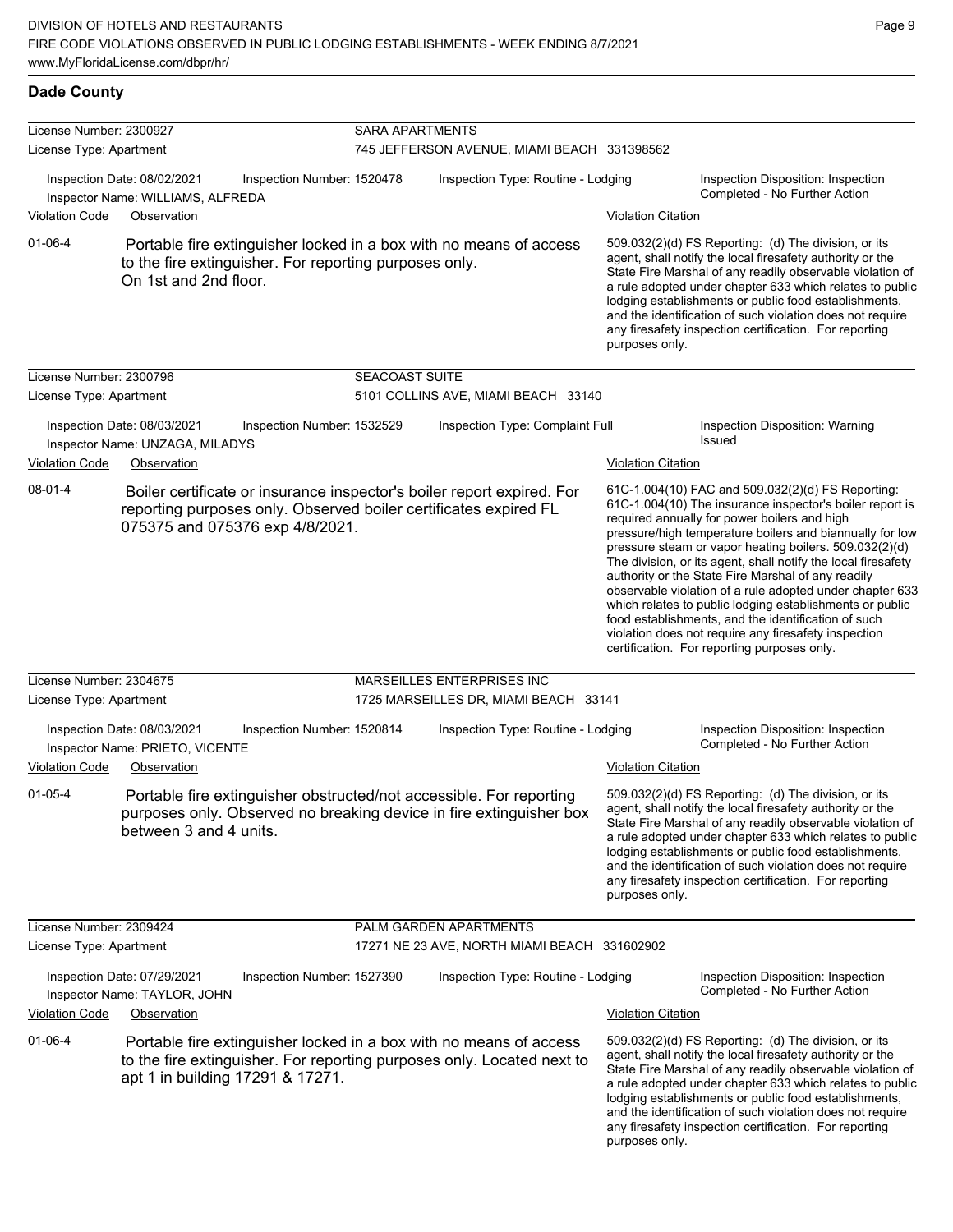| <b>Dade County</b> |
|--------------------|
|                    |

| License Number: 2319921 |                                                                  |                                                                                                                            |                                    | <b>COURTYARD BY MARRIOTT HOTEL</b>                                                                                                           |                           |                                                                                                                                                                                                                                                                                                                                                                                                                            |  |  |
|-------------------------|------------------------------------------------------------------|----------------------------------------------------------------------------------------------------------------------------|------------------------------------|----------------------------------------------------------------------------------------------------------------------------------------------|---------------------------|----------------------------------------------------------------------------------------------------------------------------------------------------------------------------------------------------------------------------------------------------------------------------------------------------------------------------------------------------------------------------------------------------------------------------|--|--|
| License Type: Hotel     |                                                                  |                                                                                                                            | 3929 NW 79 AVE, MIAMI 33166        |                                                                                                                                              |                           |                                                                                                                                                                                                                                                                                                                                                                                                                            |  |  |
|                         | Inspection Date: 08/05/2021<br>Inspector Name: GONZALEZ, ERIK    | Inspection Number: 1159444                                                                                                 | Inspection Type: Routine - Lodging |                                                                                                                                              |                           | Inspection Disposition: Warning<br>Issued                                                                                                                                                                                                                                                                                                                                                                                  |  |  |
| <b>Violation Code</b>   | Observation                                                      |                                                                                                                            |                                    |                                                                                                                                              | <b>Violation Citation</b> |                                                                                                                                                                                                                                                                                                                                                                                                                            |  |  |
| $05-02-5$               | 235.                                                             |                                                                                                                            |                                    | Hearing-impaired smoke detector is not functioning when tested.<br>For reporting purposes only. Observed bell not functioning at Room        | purposes only.            | 509.032(2)(d) FS Reporting: The division, or its agent,<br>shall notify the local firesafety authority or the State Fire<br>Marshal of any readily observable violation of a rule<br>adopted under chapter 633 which relates to public<br>lodging establishments or public food establishments,<br>and the identification of such violation does not require<br>any firesafety inspection certification. For reporting     |  |  |
| License Number: 2316403 |                                                                  |                                                                                                                            |                                    | <b>CUTLER MANOR APARTMENTS</b>                                                                                                               |                           |                                                                                                                                                                                                                                                                                                                                                                                                                            |  |  |
| License Type: Apartment |                                                                  |                                                                                                                            |                                    | 10875 SW 216 ST, MIAMI 331703103                                                                                                             |                           |                                                                                                                                                                                                                                                                                                                                                                                                                            |  |  |
|                         | Inspection Date: 08/02/2021<br>Inspector Name: LEIDECKER, EDILMA | Inspection Number: 1529817                                                                                                 |                                    | Inspection Type: Routine - Lodging                                                                                                           |                           | Inspection Disposition: Inspection<br>Completed - No Further Action                                                                                                                                                                                                                                                                                                                                                        |  |  |
| <b>Violation Code</b>   | Observation                                                      |                                                                                                                            |                                    |                                                                                                                                              | <b>Violation Citation</b> |                                                                                                                                                                                                                                                                                                                                                                                                                            |  |  |
| $01 - 06 - 4$           | Violation**                                                      | potable fire extinguishers locked no means of access. **Repeat                                                             |                                    | Portable fire extinguisher locked in a box with no means of access<br>to the fire extinguisher. For reporting purposes only. Observed all of | purposes only.            | 509.032(2)(d) FS Reporting: (d) The division, or its<br>agent, shall notify the local firesafety authority or the<br>State Fire Marshal of any readily observable violation of<br>a rule adopted under chapter 633 which relates to public<br>lodging establishments or public food establishments,<br>and the identification of such violation does not require<br>any firesafety inspection certification. For reporting |  |  |
| License Number: 2328337 |                                                                  |                                                                                                                            |                                    | INTERNATIONAL CLUB APARTMENTS                                                                                                                |                           |                                                                                                                                                                                                                                                                                                                                                                                                                            |  |  |
| License Type: Apartment |                                                                  |                                                                                                                            |                                    | 1900 SW 122 AVE, MIAMI 33175                                                                                                                 |                           |                                                                                                                                                                                                                                                                                                                                                                                                                            |  |  |
|                         | Inspection Date: 08/05/2021<br>Inspector Name: AZPURUA, JULIO    | Inspection Number: 1519794                                                                                                 |                                    | Inspection Type: Routine - Lodging                                                                                                           |                           | Inspection Disposition: Inspection<br>Completed - No Further Action                                                                                                                                                                                                                                                                                                                                                        |  |  |
| <b>Violation Code</b>   | Observation                                                      |                                                                                                                            |                                    |                                                                                                                                              | <b>Violation Citation</b> |                                                                                                                                                                                                                                                                                                                                                                                                                            |  |  |
| $01 - 06 - 4$           | #116                                                             | to the fire extinguisher. For reporting purposes only.<br>Observed fire extinguisher missing breaking device. Next to unit |                                    | Portable fire extinguisher locked in a box with no means of access                                                                           |                           | 509.032(2)(d) FS Reporting: (d) The division, or its<br>agent, shall notify the local firesafety authority or the<br>State Fire Marshal of any readily observable violation of<br>a rule adopted under chapter 633 which relates to public<br>lodging establishments or public food establishments,<br>and the identification of such violation does not require<br>any firesafety inspection certification. For reporting |  |  |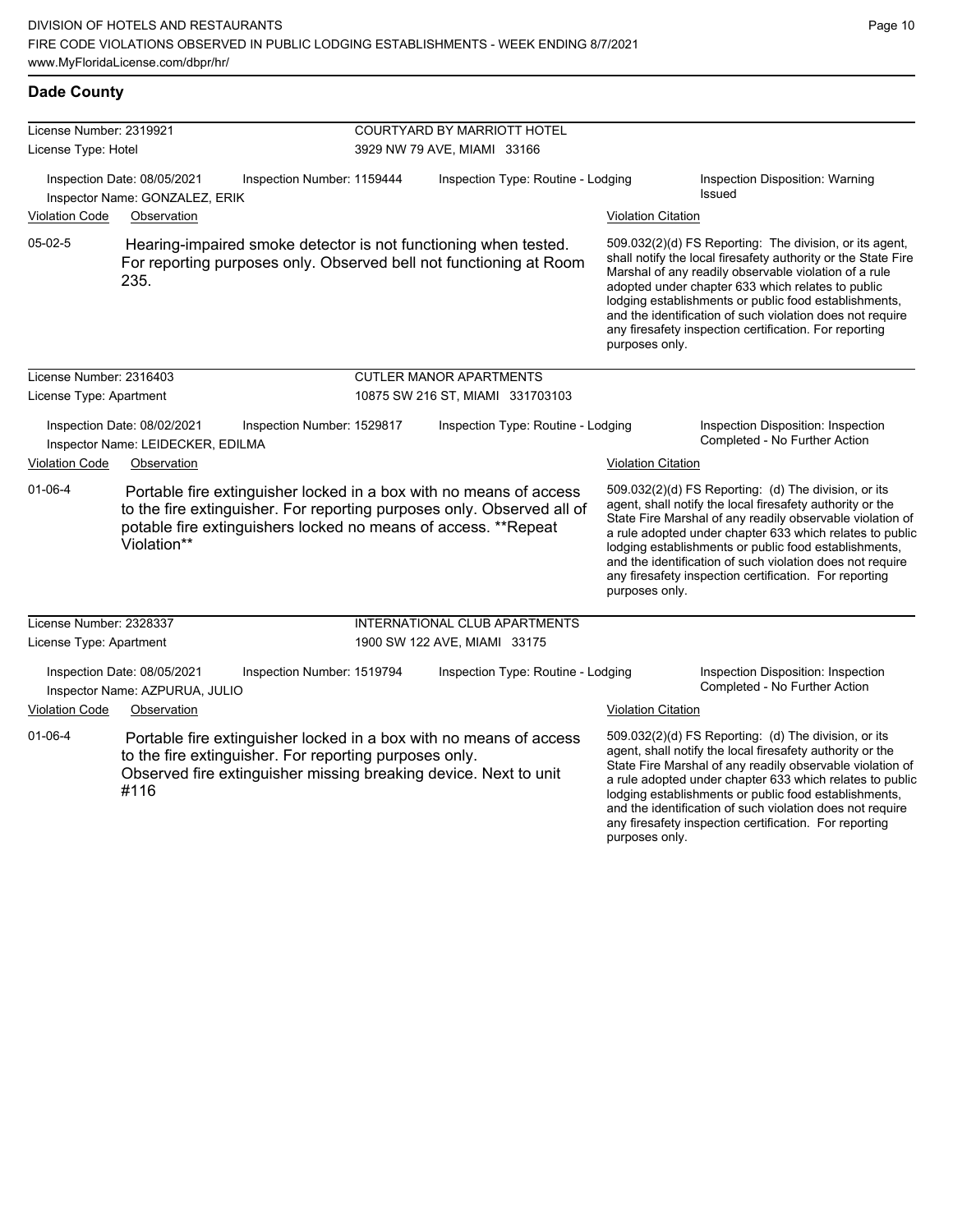#### **Duval County**

| License Number: 2600619                                                                     |                                                               |                                                                                                   | <b>GOLDEN SHORES JACKSONVILLE (JASPER)</b> |                                                                                                                                                 |                                                                 |                                                                                                                                                                                                                                                                                                                                                                                                                            |  |  |
|---------------------------------------------------------------------------------------------|---------------------------------------------------------------|---------------------------------------------------------------------------------------------------|--------------------------------------------|-------------------------------------------------------------------------------------------------------------------------------------------------|-----------------------------------------------------------------|----------------------------------------------------------------------------------------------------------------------------------------------------------------------------------------------------------------------------------------------------------------------------------------------------------------------------------------------------------------------------------------------------------------------------|--|--|
| License Type: Apartment                                                                     |                                                               |                                                                                                   | 7703 HARE AVE, JACKSONVILLE 32211          |                                                                                                                                                 |                                                                 |                                                                                                                                                                                                                                                                                                                                                                                                                            |  |  |
| Inspection Date: 08/06/2021<br>Inspector Name: THOMAS, PHILIP                               |                                                               | Inspection Number: 1532586                                                                        | Inspection Type: Complaint Full            |                                                                                                                                                 | Inspection Disposition: Warning<br><b>Issued</b>                |                                                                                                                                                                                                                                                                                                                                                                                                                            |  |  |
| <b>Violation Code</b>                                                                       | Observation                                                   |                                                                                                   |                                            |                                                                                                                                                 | <b>Violation Citation</b>                                       |                                                                                                                                                                                                                                                                                                                                                                                                                            |  |  |
| $01 - 04 - 4$                                                                               | purposes only.                                                | including but not limited to unit 144, 150, and 176                                               |                                            | No portable fire extinguisher present on the premises. For reporting<br>Missing Fire extinguishers from wall boxes located next to units        | purposes only.                                                  | 509.032(2)(d) FS Reporting: (d) The division, or its<br>agent, shall notify the local firesafety authority or the<br>State Fire Marshal of any readily observable violation of<br>a rule adopted under chapter 633 which relates to public<br>lodging establishments or public food establishments,<br>and the identification of such violation does not require<br>any firesafety inspection certification. For reporting |  |  |
| License Number: 2612030                                                                     |                                                               |                                                                                                   |                                            | SPINNAKER REACH APARTMENTS                                                                                                                      |                                                                 |                                                                                                                                                                                                                                                                                                                                                                                                                            |  |  |
| License Type: Apartment                                                                     |                                                               |                                                                                                   |                                            | 3875 SAN PABLO RD S, JACKSONVILLE 32224                                                                                                         |                                                                 |                                                                                                                                                                                                                                                                                                                                                                                                                            |  |  |
| Inspection Date: 08/06/2021<br>Inspection Number: 1532588<br>Inspector Name: THOMAS, PHILIP |                                                               |                                                                                                   | Inspection Type: Complaint Full            |                                                                                                                                                 | Inspection Disposition: Administrative<br>complaint recommended |                                                                                                                                                                                                                                                                                                                                                                                                                            |  |  |
| <b>Violation Code</b>                                                                       | Observation                                                   |                                                                                                   |                                            |                                                                                                                                                 | <b>Violation Citation</b>                                       |                                                                                                                                                                                                                                                                                                                                                                                                                            |  |  |
| $01 - 04 - 4$                                                                               | purposes only.                                                | No fire extinguisher in fire box located inside laundry room                                      |                                            | No portable fire extinguisher present on the premises. For reporting                                                                            | purposes only.                                                  | 509.032(2)(d) FS Reporting: (d) The division, or its<br>agent, shall notify the local firesafety authority or the<br>State Fire Marshal of any readily observable violation of<br>a rule adopted under chapter 633 which relates to public<br>lodging establishments or public food establishments,<br>and the identification of such violation does not require<br>any firesafety inspection certification. For reporting |  |  |
| License Number: 2610443                                                                     |                                                               |                                                                                                   | <b>ST JOHNS FOREST</b>                     |                                                                                                                                                 |                                                                 |                                                                                                                                                                                                                                                                                                                                                                                                                            |  |  |
| License Type: Apartment                                                                     |                                                               |                                                                                                   |                                            | 7925 MERRILL RD, JACKSONVILLE 32277                                                                                                             |                                                                 |                                                                                                                                                                                                                                                                                                                                                                                                                            |  |  |
|                                                                                             | Inspection Date: 08/05/2021<br>Inspector Name: THOMAS, PHILIP | Inspection Number: 1532558                                                                        |                                            | Inspection Type: Complaint Full                                                                                                                 |                                                                 | Inspection Disposition: Warning<br>Issued                                                                                                                                                                                                                                                                                                                                                                                  |  |  |
| <b>Violation Code</b>                                                                       | Observation                                                   |                                                                                                   |                                            |                                                                                                                                                 | <b>Violation Citation</b>                                       |                                                                                                                                                                                                                                                                                                                                                                                                                            |  |  |
| $01-02-4$                                                                                   |                                                               | is in need of recharge. For reporting purposes only.<br>is in recharge zone. **Repeat Violation** |                                            | Portable fire extinguisher pressure gauge indicates the extinguisher<br>Fire extinguisher next to outdoor grill area near pool and front office |                                                                 | 509.032(2)(d) FS Reporting: (d) The division, or its<br>agent, shall notify the local firesafety authority or the<br>State Fire Marshal of any readily observable violation of<br>a rule adopted under chapter 633 which relates to public<br>lodging establishments or public food establishments,                                                                                                                        |  |  |

and the identification of such violation does not require any firesafety inspection certification. For reporting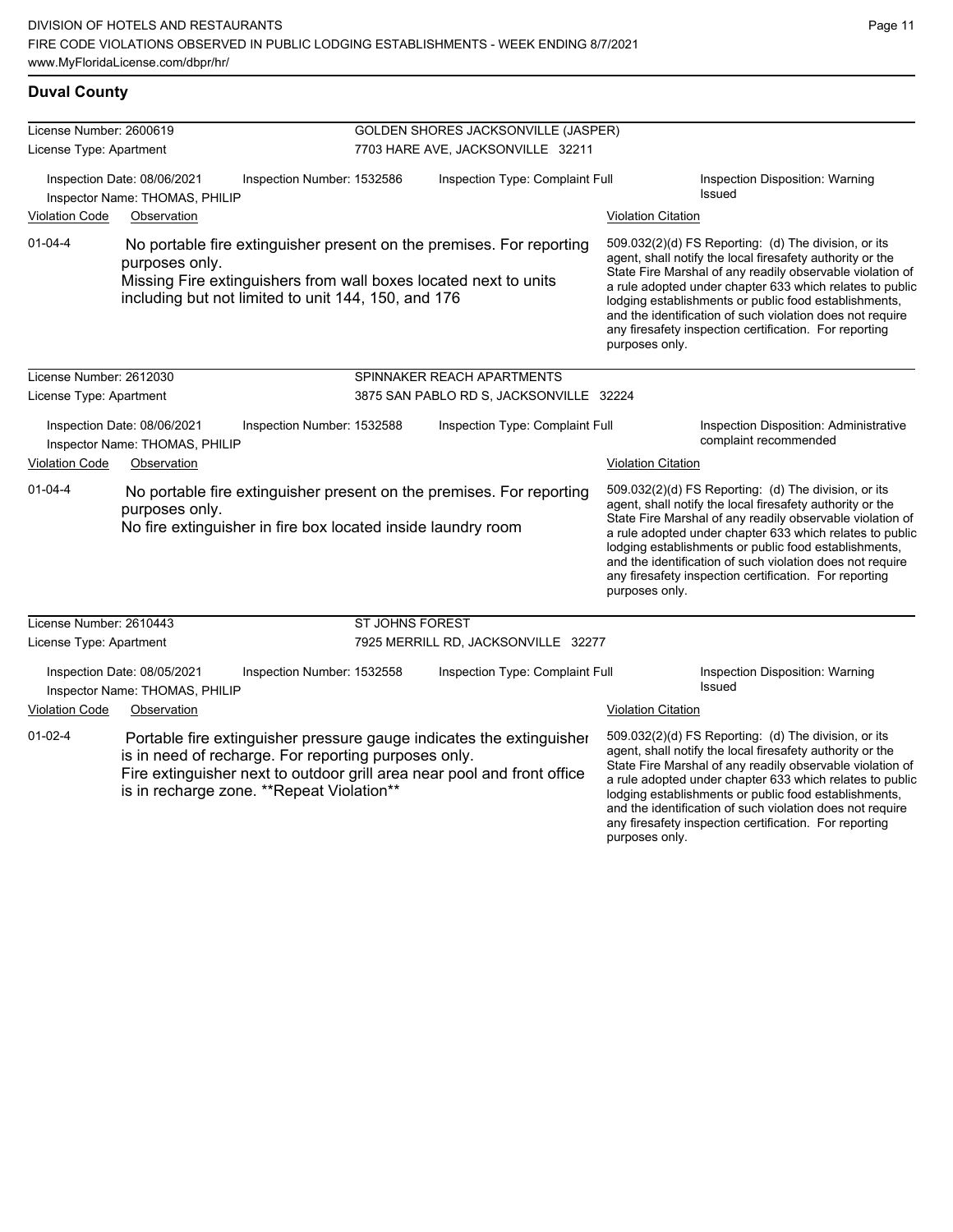#### **Escambia County**

| License Number: 2700898<br>License Type: Motel |                                                                                                              | <b>GARDEN INN &amp; SUITES</b><br>8500 PINE FOREST RD, PENSACOLA 32534 |  |                                                                 |                                                                                                                                                                                                                                                                                                                                                                                                                                                                                                                                                                                                                                                                                                  |
|------------------------------------------------|--------------------------------------------------------------------------------------------------------------|------------------------------------------------------------------------|--|-----------------------------------------------------------------|--------------------------------------------------------------------------------------------------------------------------------------------------------------------------------------------------------------------------------------------------------------------------------------------------------------------------------------------------------------------------------------------------------------------------------------------------------------------------------------------------------------------------------------------------------------------------------------------------------------------------------------------------------------------------------------------------|
| <b>Violation Code</b>                          | Inspection Date: 08/03/2021<br>Inspection Number: 1219925<br>Inspector Name: GARDNER, GREGORY<br>Observation | Inspection Type: Complaint Full<br>Violation Citation                  |  | Inspection Disposition: Administrative<br>complaint recommended |                                                                                                                                                                                                                                                                                                                                                                                                                                                                                                                                                                                                                                                                                                  |
| $08 - 01 - 4$                                  | reporting purposes only.                                                                                     | Boiler certificate or insurance inspector's boiler report expired. For |  |                                                                 | 61C-1.004(10) FAC and 509.032(2)(d) FS Reporting:<br>61C-1.004(10) The insurance inspector's boiler report is<br>required annually for power boilers and high<br>pressure/high temperature boilers and biannually for low<br>pressure steam or vapor heating boilers. 509.032(2)(d)<br>The division, or its agent, shall notify the local firesafety<br>authority or the State Fire Marshal of any readily<br>observable violation of a rule adopted under chapter 633<br>which relates to public lodging establishments or public<br>food establishments, and the identification of such<br>violation does not require any firesafety inspection<br>certification. For reporting purposes only. |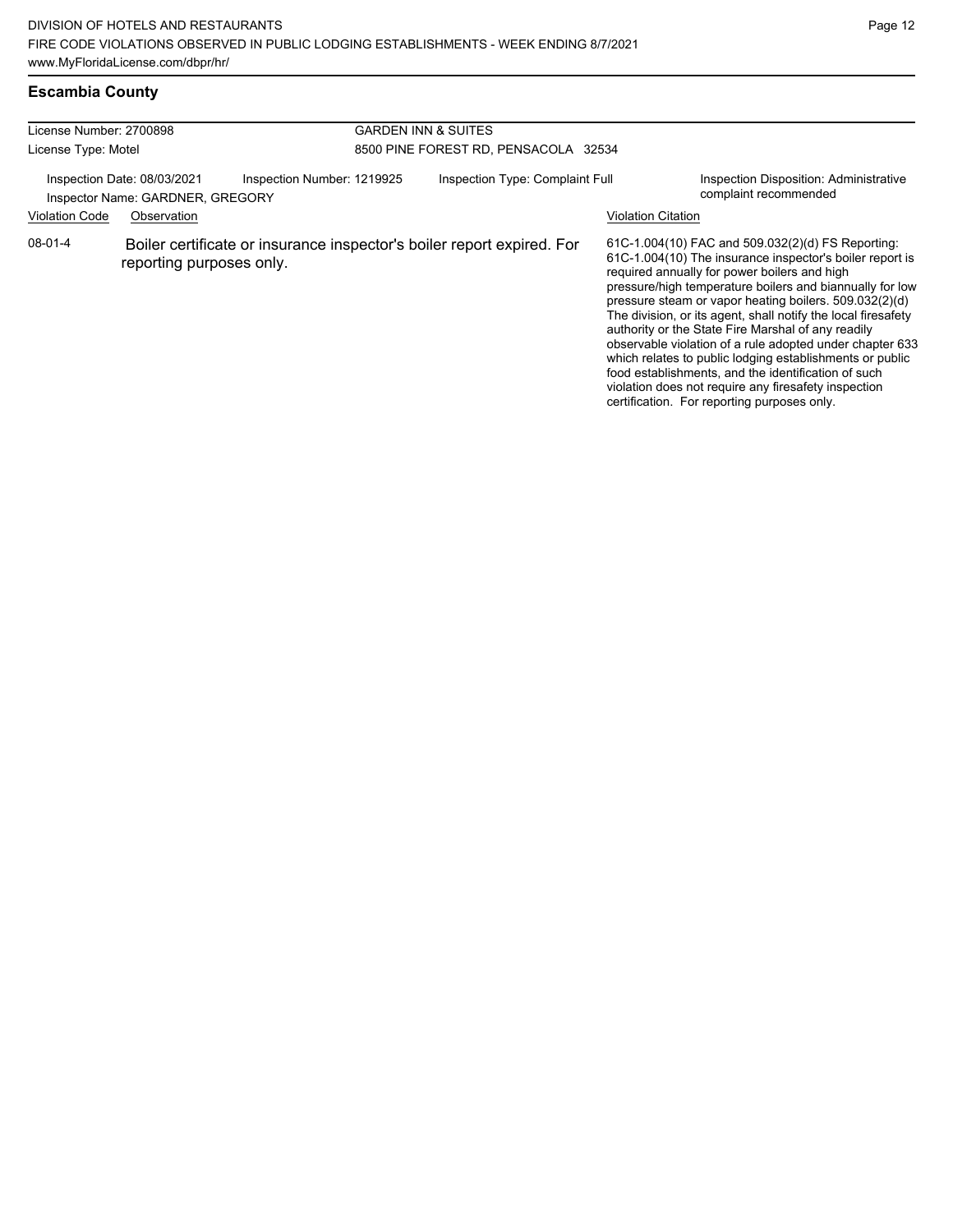#### **Hamilton County**

| License Number: 3400014                                                                       |                                                                 |                                                                                                                               | <b>AMERICAN INN</b>       |                                                                                                                                                 |                           |                                                                                                                                                                                                                                                                                                                                                                                                                                                                                                                                                                                                                                                                                                                                                                                                                                                                   |  |
|-----------------------------------------------------------------------------------------------|-----------------------------------------------------------------|-------------------------------------------------------------------------------------------------------------------------------|---------------------------|-------------------------------------------------------------------------------------------------------------------------------------------------|---------------------------|-------------------------------------------------------------------------------------------------------------------------------------------------------------------------------------------------------------------------------------------------------------------------------------------------------------------------------------------------------------------------------------------------------------------------------------------------------------------------------------------------------------------------------------------------------------------------------------------------------------------------------------------------------------------------------------------------------------------------------------------------------------------------------------------------------------------------------------------------------------------|--|
| License Type: Motel                                                                           |                                                                 |                                                                                                                               | 8072 SR 6 W, JASPER 32052 |                                                                                                                                                 |                           |                                                                                                                                                                                                                                                                                                                                                                                                                                                                                                                                                                                                                                                                                                                                                                                                                                                                   |  |
| Inspection Date: 08/06/2021<br>Inspection Number: 1217589<br>Inspector Name: BAILEY, KIMBERLY |                                                                 |                                                                                                                               |                           | Inspection Type: Routine - Lodging                                                                                                              |                           | Inspection Disposition: Inspection<br>Completed - No Further Action                                                                                                                                                                                                                                                                                                                                                                                                                                                                                                                                                                                                                                                                                                                                                                                               |  |
| <b>Violation Code</b>                                                                         | Observation                                                     |                                                                                                                               |                           |                                                                                                                                                 | <b>Violation Citation</b> |                                                                                                                                                                                                                                                                                                                                                                                                                                                                                                                                                                                                                                                                                                                                                                                                                                                                   |  |
| $04 - 02 - 4$                                                                                 | place on wall.                                                  | No smoke detector provided in guest room/unit. For reporting<br>purposes only. Room 10 and 16 smoke alarms in drawers, not in |                           |                                                                                                                                                 |                           | 509.215(1) and (2) and 509.032(2)(d) FS Reporting:<br>509.215(1) Each guest room shall be equipped with an<br>approved listed single-station smoke detector meeting<br>the minimum requirements of NFPA-74 Standards for<br>the Installation, Maintenance and Use of Household Fire<br>Warning Equipment. (2) The building has smoke<br>detectors in each guest room individually annunciating<br>to a panel at a supervised location. 509.032(2)(d) The<br>division, or its agent, shall notify the local firesafety<br>authority or the State Fire Marshal of any readily<br>observable violation of a rule adopted under chapter 633<br>which relates to public lodging establishments or public<br>food establishments, and the identification of such<br>violation does not require any firesafety inspection<br>certification. For reporting purposes only. |  |
| License Number: 3400112                                                                       |                                                                 |                                                                                                                               |                           | <b>BUDGET INN OF JASPER</b>                                                                                                                     |                           |                                                                                                                                                                                                                                                                                                                                                                                                                                                                                                                                                                                                                                                                                                                                                                                                                                                                   |  |
| License Type: Motel                                                                           |                                                                 |                                                                                                                               |                           | 8182 SR 6 W, JASPER 32052                                                                                                                       |                           |                                                                                                                                                                                                                                                                                                                                                                                                                                                                                                                                                                                                                                                                                                                                                                                                                                                                   |  |
|                                                                                               | Inspection Date: 08/06/2021<br>Inspector Name: BAILEY, KIMBERLY | Inspection Number: 1217911                                                                                                    |                           | Inspection Type: Routine - Lodging                                                                                                              |                           | Inspection Disposition: Inspection<br>Completed - No Further Action                                                                                                                                                                                                                                                                                                                                                                                                                                                                                                                                                                                                                                                                                                                                                                                               |  |
| <b>Violation Code</b>                                                                         | Observation                                                     |                                                                                                                               |                           |                                                                                                                                                 | <b>Violation Citation</b> |                                                                                                                                                                                                                                                                                                                                                                                                                                                                                                                                                                                                                                                                                                                                                                                                                                                                   |  |
| $01 - 03 - 4$                                                                                 |                                                                 | Between 304 and 305. **Repeat Violation**                                                                                     |                           | Portable fire extinguisher missing from it's designated location (sign<br>present indicating designated location). For reporting purposes only. | purposes only.            | 509.032(2)(d) FS Reporting: (d) The division, or its<br>agent, shall notify the local firesafety authority or the<br>State Fire Marshal of any readily observable violation of<br>a rule adopted under chapter 633 which relates to public<br>lodging establishments or public food establishments,<br>and the identification of such violation does not require<br>any firesafety inspection certification. For reporting                                                                                                                                                                                                                                                                                                                                                                                                                                        |  |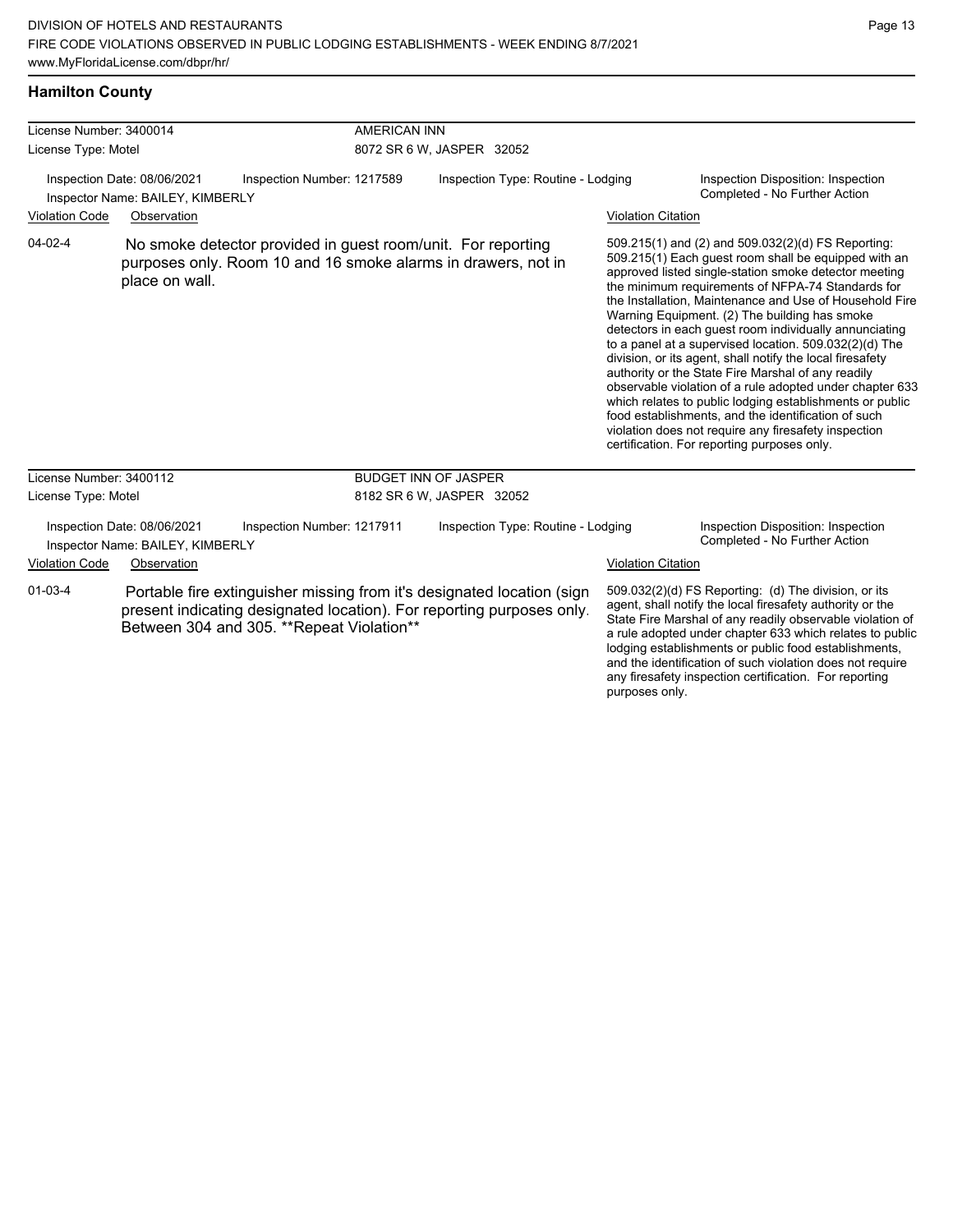## **Hillsborough County**

| License Number: 3900493                                       |                                                                                                                                                                                                                                     |                            | THE RIVIERA AT 8412                                                                                                                                                                                                                                                                                                                                                                                                                          |                           |                                           |  |  |
|---------------------------------------------------------------|-------------------------------------------------------------------------------------------------------------------------------------------------------------------------------------------------------------------------------------|----------------------------|----------------------------------------------------------------------------------------------------------------------------------------------------------------------------------------------------------------------------------------------------------------------------------------------------------------------------------------------------------------------------------------------------------------------------------------------|---------------------------|-------------------------------------------|--|--|
| License Type: Apartment                                       |                                                                                                                                                                                                                                     |                            | 8412 RIO BRAVO COURT, TAMPA 33617                                                                                                                                                                                                                                                                                                                                                                                                            |                           |                                           |  |  |
| Inspection Date: 07/30/2021<br>Inspector Name: REGAS, ANTHONY |                                                                                                                                                                                                                                     | Inspection Number: 1532426 | Inspection Type: Complaint Full                                                                                                                                                                                                                                                                                                                                                                                                              |                           | Inspection Disposition: Warning<br>Issued |  |  |
| <b>Violation Code</b>                                         | Observation                                                                                                                                                                                                                         |                            |                                                                                                                                                                                                                                                                                                                                                                                                                                              | <b>Violation Citation</b> |                                           |  |  |
| $01 - 03 - 4$                                                 | Portable fire extinguisher missing from it's designated location (sign<br>present indicating designated location). For reporting purposes only.<br>Observed fire extinguisher missing at building 1 and 27. **Repeat<br>Violation** |                            | 509.032(2)(d) FS Reporting: (d) The division, or its<br>agent, shall notify the local firesafety authority or the<br>State Fire Marshal of any readily observable violation of<br>a rule adopted under chapter 633 which relates to public<br>lodging establishments or public food establishments,<br>and the identification of such violation does not require<br>any firesafety inspection certification. For reporting<br>purposes only. |                           |                                           |  |  |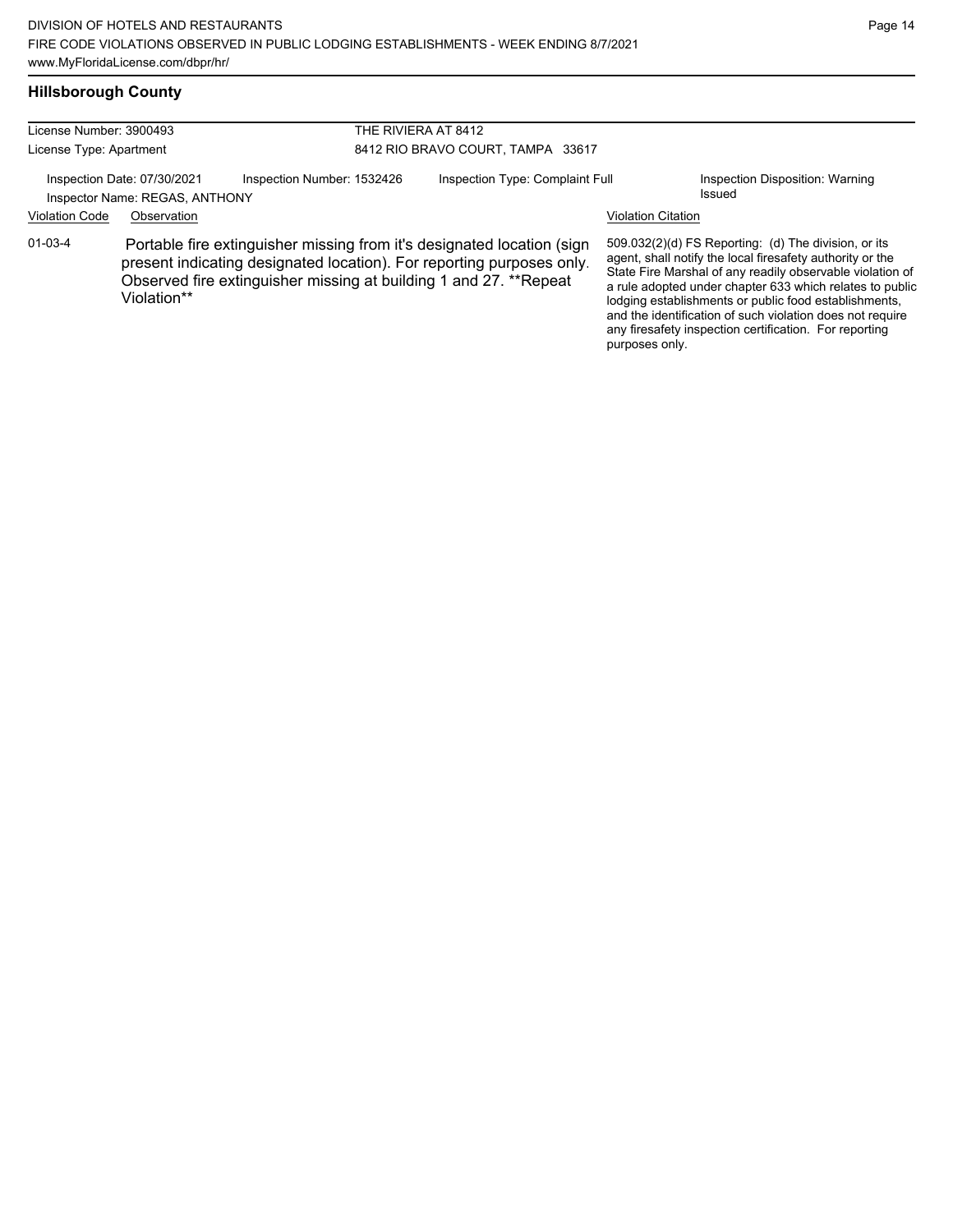| License Number: 5603626 |                                                                                              |                                                                         | RESIDENCE INN BY MARRIOTT                        |                    |                                                                                                                                                                                                                                                                                                                                                                                                                                                                                                                                                                                                                                                                                                  |  |  |
|-------------------------|----------------------------------------------------------------------------------------------|-------------------------------------------------------------------------|--------------------------------------------------|--------------------|--------------------------------------------------------------------------------------------------------------------------------------------------------------------------------------------------------------------------------------------------------------------------------------------------------------------------------------------------------------------------------------------------------------------------------------------------------------------------------------------------------------------------------------------------------------------------------------------------------------------------------------------------------------------------------------------------|--|--|
| License Type: Hotel     |                                                                                              |                                                                         | 2 MIRACLE STRIP PKWY SE, FORT WALTON BEACH 32548 |                    |                                                                                                                                                                                                                                                                                                                                                                                                                                                                                                                                                                                                                                                                                                  |  |  |
|                         | Inspection Date: 08/04/2021<br>Inspection Number: 1159542<br>Inspector Name: ADAMSON, ROBERT |                                                                         | Inspection Type: Routine - Lodging               |                    | Inspection Disposition: Inspection<br>Completed - No Further Action                                                                                                                                                                                                                                                                                                                                                                                                                                                                                                                                                                                                                              |  |  |
| <b>Violation Code</b>   | Observation                                                                                  |                                                                         |                                                  | Violation Citation |                                                                                                                                                                                                                                                                                                                                                                                                                                                                                                                                                                                                                                                                                                  |  |  |
| 08-03-4                 | For reporting purposes only.                                                                 | No boiler certificate or insurance inspector's boiler report available. |                                                  |                    | 61C-1.004(10) FAC and 509.032(2)(d) FS Reporting:<br>61C-1.004(10) The insurance inspector's boiler report is<br>required annually for power boilers and high<br>pressure/high temperature boilers and biannually for low<br>pressure steam or vapor heating boilers. 509.032(2)(d)<br>The division, or its agent, shall notify the local firesafety<br>authority or the State Fire Marshal of any readily<br>observable violation of a rule adopted under chapter 633<br>which relates to public lodging establishments or public<br>food establishments, and the identification of such<br>violation does not require any firesafety inspection<br>certification. For reporting purposes only. |  |  |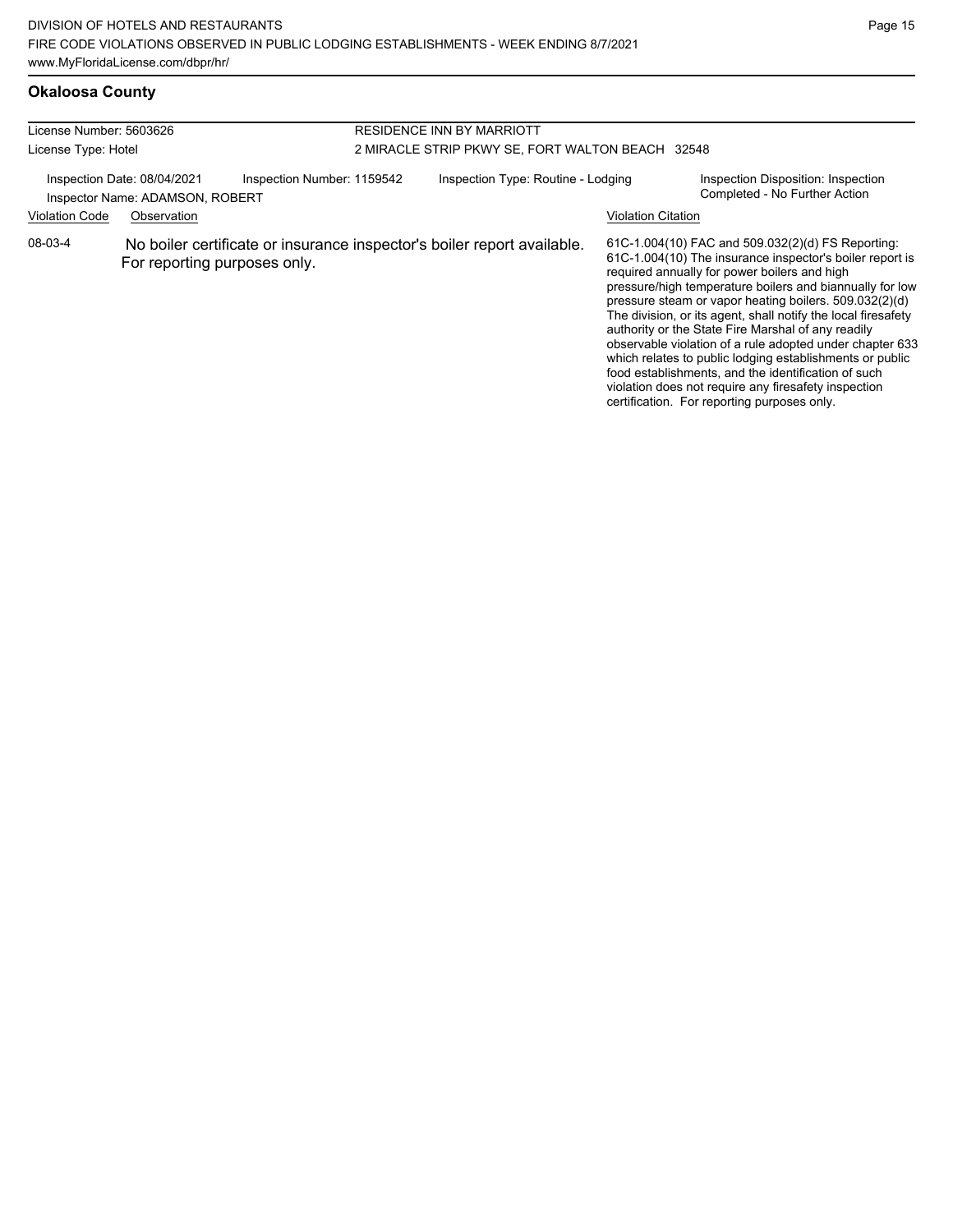#### **Orange County**

| License Number: 5809882<br>License Type: Hotel                                                                                                                       |                                                                            |                                                                        | COURTYARD ORLANDO LK BUENA VISTA<br>8623 VINELAND AVE, ORLANDO 32821 |                           |                                                                                                                                                                                                                                                                                                                                                                                                                                                                                                                                                                                                                                                                                                  |  |
|----------------------------------------------------------------------------------------------------------------------------------------------------------------------|----------------------------------------------------------------------------|------------------------------------------------------------------------|----------------------------------------------------------------------|---------------------------|--------------------------------------------------------------------------------------------------------------------------------------------------------------------------------------------------------------------------------------------------------------------------------------------------------------------------------------------------------------------------------------------------------------------------------------------------------------------------------------------------------------------------------------------------------------------------------------------------------------------------------------------------------------------------------------------------|--|
| Inspection Date: 08/03/2021<br>Inspector Name: YOUNG, COLIN                                                                                                          |                                                                            | Inspection Number: 1160686                                             | Inspection Type: Routine - Lodging                                   |                           | Inspection Disposition: Inspection<br>Completed - No Further Action                                                                                                                                                                                                                                                                                                                                                                                                                                                                                                                                                                                                                              |  |
| <b>Violation Code</b>                                                                                                                                                | Observation                                                                |                                                                        |                                                                      | <b>Violation Citation</b> |                                                                                                                                                                                                                                                                                                                                                                                                                                                                                                                                                                                                                                                                                                  |  |
| 08-01-4                                                                                                                                                              | reporting purposes only.                                                   | Boiler certificate or insurance inspector's boiler report expired. For |                                                                      |                           | 61C-1.004(10) FAC and 509.032(2)(d) FS Reporting:<br>61C-1.004(10) The insurance inspector's boiler report is<br>required annually for power boilers and high<br>pressure/high temperature boilers and biannually for low<br>pressure steam or vapor heating boilers. 509.032(2)(d)<br>The division, or its agent, shall notify the local firesafety<br>authority or the State Fire Marshal of any readily<br>observable violation of a rule adopted under chapter 633<br>which relates to public lodging establishments or public<br>food establishments, and the identification of such<br>violation does not require any firesafety inspection<br>certification. For reporting purposes only. |  |
| License Number: 5800779                                                                                                                                              |                                                                            | <b>B RESORT</b>                                                        |                                                                      |                           |                                                                                                                                                                                                                                                                                                                                                                                                                                                                                                                                                                                                                                                                                                  |  |
| License Type: Hotel                                                                                                                                                  |                                                                            |                                                                        | 1905 HOTEL PLAZA BLVD, LAKE BUENA VISTA 32830                        |                           |                                                                                                                                                                                                                                                                                                                                                                                                                                                                                                                                                                                                                                                                                                  |  |
|                                                                                                                                                                      | Inspection Date: 07/30/2021<br>Inspector Name: SPEIGHTS, BLANCHIE MACHELLE | Inspection Number: 1159365                                             | Inspection Type: Routine - Lodging                                   |                           | Inspection Disposition: Inspection<br>Completed - No Further Action                                                                                                                                                                                                                                                                                                                                                                                                                                                                                                                                                                                                                              |  |
| <b>Violation Code</b>                                                                                                                                                | Observation                                                                |                                                                        |                                                                      | <b>Violation Citation</b> |                                                                                                                                                                                                                                                                                                                                                                                                                                                                                                                                                                                                                                                                                                  |  |
| $04 - 01 - 4$<br>reporting purposes only.<br>Observed trouble signal on the fire alarm panel for the Hotel, per<br>Engineering company will be replacing the system. |                                                                            |                                                                        | Trouble/alarm light illuminated on the fire alarm control panel. For |                           | 509.032(2)(d) FS Reporting: The division, or its agent,<br>shall notify the local firesafety authority or the State Fire<br>Marshal of any readily observable violation of a rule<br>adopted under chapter 633 which relates to public<br>lodging establishments or public food establishments,<br>and the identification of such violation does not require<br>any firesafety inspection certification. For reporting                                                                                                                                                                                                                                                                           |  |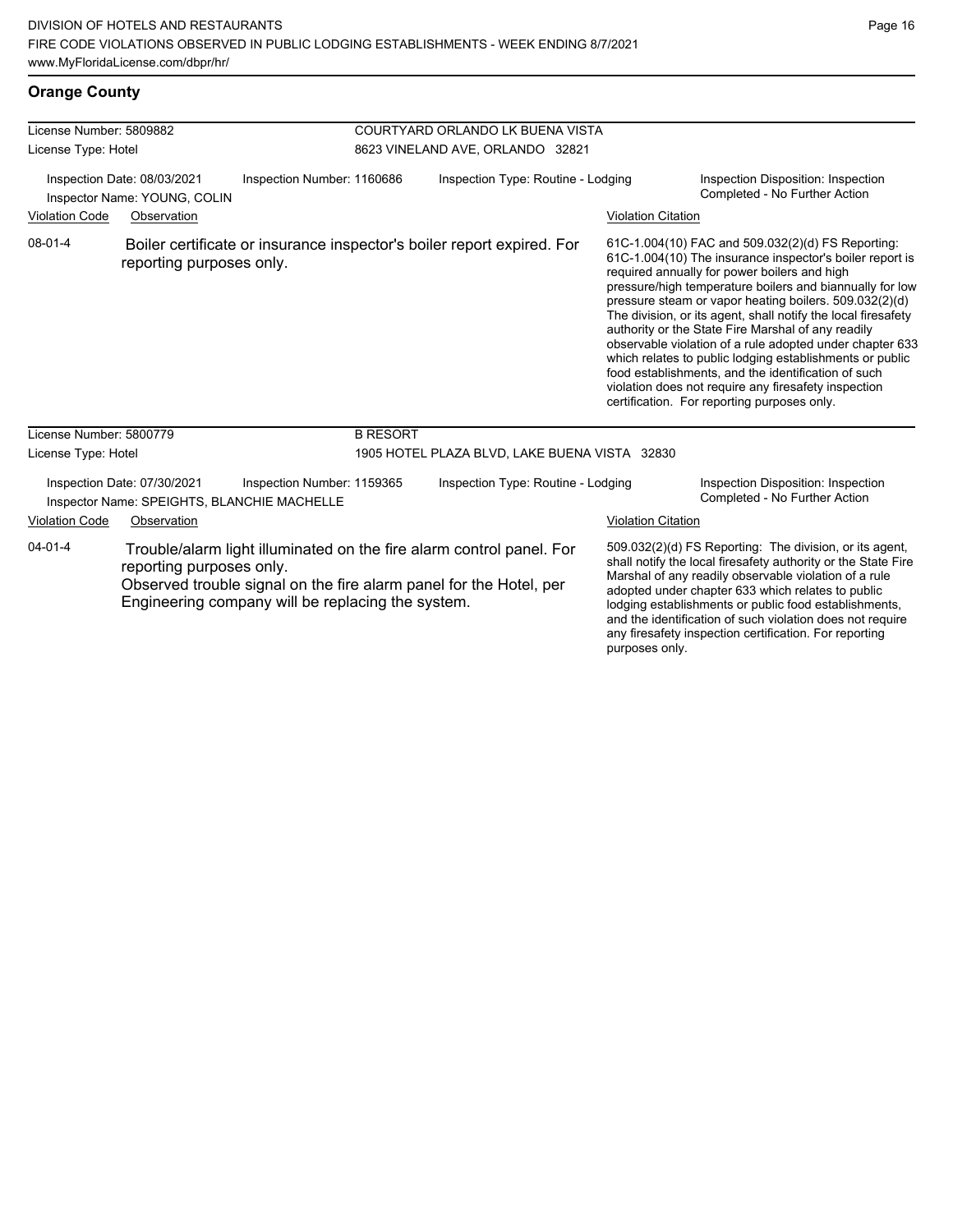| License Number: 5903723                                                                                           |                                                                 |                                                                                                                                            | <b>GOOD SAMARITAN VILLAS WEST</b>                                                                                                                                                                                                                                                                                                                                                                                                                                                                                               |                                                                            |                                                                                                                                                               |                                                                                                                                                                                                                                                                                                                                                                                                                                                                                                                                                                                                                                                                                                  |  |
|-------------------------------------------------------------------------------------------------------------------|-----------------------------------------------------------------|--------------------------------------------------------------------------------------------------------------------------------------------|---------------------------------------------------------------------------------------------------------------------------------------------------------------------------------------------------------------------------------------------------------------------------------------------------------------------------------------------------------------------------------------------------------------------------------------------------------------------------------------------------------------------------------|----------------------------------------------------------------------------|---------------------------------------------------------------------------------------------------------------------------------------------------------------|--------------------------------------------------------------------------------------------------------------------------------------------------------------------------------------------------------------------------------------------------------------------------------------------------------------------------------------------------------------------------------------------------------------------------------------------------------------------------------------------------------------------------------------------------------------------------------------------------------------------------------------------------------------------------------------------------|--|
| License Type: Apartment                                                                                           | Inspection Date: 08/06/2021                                     | Inspection Number: 1526983                                                                                                                 |                                                                                                                                                                                                                                                                                                                                                                                                                                                                                                                                 | 4260 VILLAGE DR, KISSIMMEE 347466480<br>Inspection Type: Routine - Lodging |                                                                                                                                                               | <b>Inspection Disposition: Warning</b>                                                                                                                                                                                                                                                                                                                                                                                                                                                                                                                                                                                                                                                           |  |
| Inspector Name: FERTIL, SYLVERST<br><b>Violation Code</b><br>Observation                                          |                                                                 |                                                                                                                                            |                                                                                                                                                                                                                                                                                                                                                                                                                                                                                                                                 |                                                                            | <b>Violation Citation</b>                                                                                                                                     | <b>Issued</b>                                                                                                                                                                                                                                                                                                                                                                                                                                                                                                                                                                                                                                                                                    |  |
| 08-03-4                                                                                                           | For reporting purposes only.                                    |                                                                                                                                            |                                                                                                                                                                                                                                                                                                                                                                                                                                                                                                                                 | No boiler certificate or insurance inspector's boiler report available.    | 61C-1.004(10) FAC and 509.032(2)(d) FS Reporting:<br>61C-1.004(10) The insurance inspector's boiler report is<br>required annually for power boilers and high |                                                                                                                                                                                                                                                                                                                                                                                                                                                                                                                                                                                                                                                                                                  |  |
|                                                                                                                   | the unit on the                                                 | Observed 2 water heaters on site - 1 on the left is 375,000BTU AND<br>THE 1 on the right is 500,000BTU. A boiler certificate is needed for | pressure/high temperature boilers and biannually for low<br>pressure steam or vapor heating boilers. 509.032(2)(d)<br>The division, or its agent, shall notify the local firesafety<br>authority or the State Fire Marshal of any readily<br>observable violation of a rule adopted under chapter 633<br>which relates to public lodging establishments or public<br>food establishments, and the identification of such<br>violation does not require any firesafety inspection<br>certification. For reporting purposes only. |                                                                            |                                                                                                                                                               |                                                                                                                                                                                                                                                                                                                                                                                                                                                                                                                                                                                                                                                                                                  |  |
| License Number: 5900695                                                                                           |                                                                 |                                                                                                                                            |                                                                                                                                                                                                                                                                                                                                                                                                                                                                                                                                 | <b>HERITAGE CREEKSIDE</b>                                                  |                                                                                                                                                               |                                                                                                                                                                                                                                                                                                                                                                                                                                                                                                                                                                                                                                                                                                  |  |
| License Type: Apartment                                                                                           |                                                                 |                                                                                                                                            |                                                                                                                                                                                                                                                                                                                                                                                                                                                                                                                                 | 1550 ALDERSGATE DIRVE, KISSIMMEE 34746-6573                                |                                                                                                                                                               |                                                                                                                                                                                                                                                                                                                                                                                                                                                                                                                                                                                                                                                                                                  |  |
|                                                                                                                   | Inspection Date: 08/06/2021<br>Inspector Name: FERTIL, SYLVERST | Inspection Number: 1518681                                                                                                                 |                                                                                                                                                                                                                                                                                                                                                                                                                                                                                                                                 | Inspection Type: Routine - Lodging                                         |                                                                                                                                                               | <b>Inspection Disposition: Warning</b><br>Issued                                                                                                                                                                                                                                                                                                                                                                                                                                                                                                                                                                                                                                                 |  |
| <b>Violation Code</b>                                                                                             | Observation                                                     |                                                                                                                                            |                                                                                                                                                                                                                                                                                                                                                                                                                                                                                                                                 |                                                                            | <b>Violation Citation</b>                                                                                                                                     |                                                                                                                                                                                                                                                                                                                                                                                                                                                                                                                                                                                                                                                                                                  |  |
| $08 - 01 - 4$                                                                                                     |                                                                 | reporting purposes only. Observed the following certificates:<br>050046-6/15/2017 050047-6/15/2017                                         |                                                                                                                                                                                                                                                                                                                                                                                                                                                                                                                                 | Boiler certificate or insurance inspector's boiler report expired. For     |                                                                                                                                                               | 61C-1.004(10) FAC and 509.032(2)(d) FS Reporting:<br>61C-1.004(10) The insurance inspector's boiler report is<br>required annually for power boilers and high<br>pressure/high temperature boilers and biannually for low<br>pressure steam or vapor heating boilers. 509.032(2)(d)<br>The division, or its agent, shall notify the local firesafety<br>authority or the State Fire Marshal of any readily<br>observable violation of a rule adopted under chapter 633<br>which relates to public lodging establishments or public<br>food establishments, and the identification of such<br>violation does not require any firesafety inspection<br>certification. For reporting purposes only. |  |
| License Number: 5912065                                                                                           |                                                                 |                                                                                                                                            |                                                                                                                                                                                                                                                                                                                                                                                                                                                                                                                                 | FAIRFIELD INN SUITES BY MARRIOTT                                           |                                                                                                                                                               |                                                                                                                                                                                                                                                                                                                                                                                                                                                                                                                                                                                                                                                                                                  |  |
| License Type: Hotel                                                                                               |                                                                 |                                                                                                                                            |                                                                                                                                                                                                                                                                                                                                                                                                                                                                                                                                 | 6073 W IRLO BRONSON MEMORIAL HWY, KISSIMMEE 34747                          |                                                                                                                                                               |                                                                                                                                                                                                                                                                                                                                                                                                                                                                                                                                                                                                                                                                                                  |  |
|                                                                                                                   | Inspection Date: 08/03/2021<br>Inspector Name: IRVEN, RYAN      | Inspection Number: 1160633                                                                                                                 |                                                                                                                                                                                                                                                                                                                                                                                                                                                                                                                                 | Inspection Type: Routine - Lodging                                         |                                                                                                                                                               | Inspection Disposition: Inspection<br>Completed - No Further Action                                                                                                                                                                                                                                                                                                                                                                                                                                                                                                                                                                                                                              |  |
| <b>Violation Code</b>                                                                                             | Observation                                                     |                                                                                                                                            |                                                                                                                                                                                                                                                                                                                                                                                                                                                                                                                                 |                                                                            | <b>Violation Citation</b>                                                                                                                                     |                                                                                                                                                                                                                                                                                                                                                                                                                                                                                                                                                                                                                                                                                                  |  |
| $04 - 01 - 4$<br>Trouble/alarm light illuminated on the fire alarm control panel. For<br>reporting purposes only. |                                                                 |                                                                                                                                            |                                                                                                                                                                                                                                                                                                                                                                                                                                                                                                                                 |                                                                            |                                                                                                                                                               | 509.032(2)(d) FS Reporting: The division, or its agent,<br>shall notify the local firesafety authority or the State Fire<br>Marshal of any readily observable violation of a rule<br>adopted under chapter 633 which relates to public<br>lodging establishments or public food establishments,                                                                                                                                                                                                                                                                                                                                                                                                  |  |

and the identification of such violation does not require any firesafety inspection certification. For reporting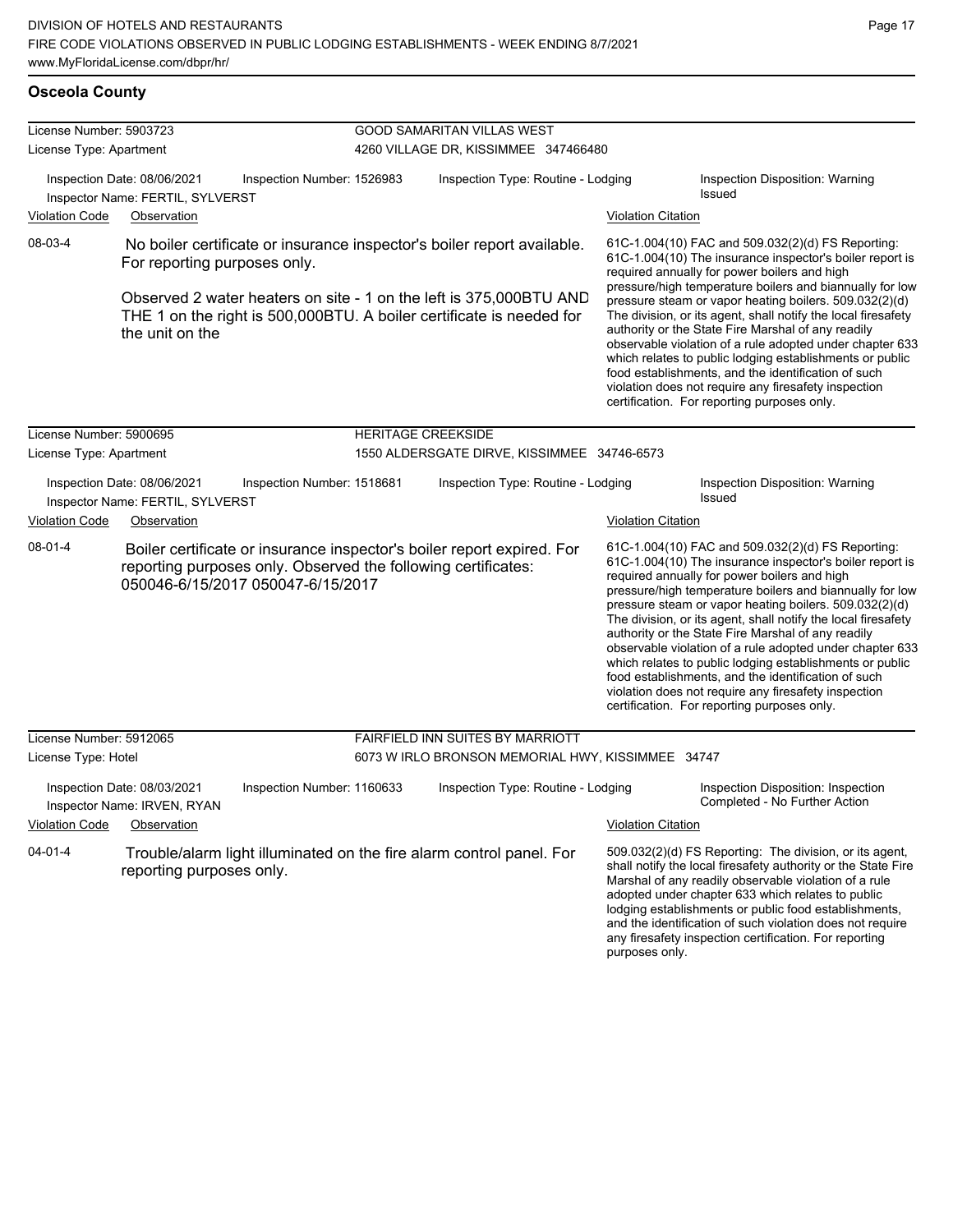#### **Palm Beach County**

| License Number: 6008599<br>License Type: Motel                 |                                                                                                                                      |                            | LAQUINTA INN<br>34 FISHERMANS WHARF, JUPITER 33477 |                           |                                                                                                                                                                                                                                                                                                                                                                                                                            |  |  |
|----------------------------------------------------------------|--------------------------------------------------------------------------------------------------------------------------------------|----------------------------|----------------------------------------------------|---------------------------|----------------------------------------------------------------------------------------------------------------------------------------------------------------------------------------------------------------------------------------------------------------------------------------------------------------------------------------------------------------------------------------------------------------------------|--|--|
| Inspection Date: 08/05/2021<br>Inspector Name: ROTONDI, VICTOR |                                                                                                                                      | Inspection Number: 1217518 | Inspection Type: Routine - Lodging                 |                           | Inspection Disposition: Inspection<br>Completed - No Further Action                                                                                                                                                                                                                                                                                                                                                        |  |  |
| <b>Violation Code</b>                                          | Observation                                                                                                                          |                            |                                                    | <b>Violation Citation</b> |                                                                                                                                                                                                                                                                                                                                                                                                                            |  |  |
| 07-04-4                                                        | Electrical outlet damaged to indicate a malfunction. For reporting<br>purposes only.1st floor /by room#119/117/outlet cover missing. |                            |                                                    | purposes only.            | 509.032(2)(d) FS Reporting: (d) The division, or its<br>agent, shall notify the local firesafety authority or the<br>State Fire Marshal of any readily observable violation of<br>a rule adopted under chapter 633 which relates to public<br>lodging establishments or public food establishments,<br>and the identification of such violation does not require<br>any firesafety inspection certification. For reporting |  |  |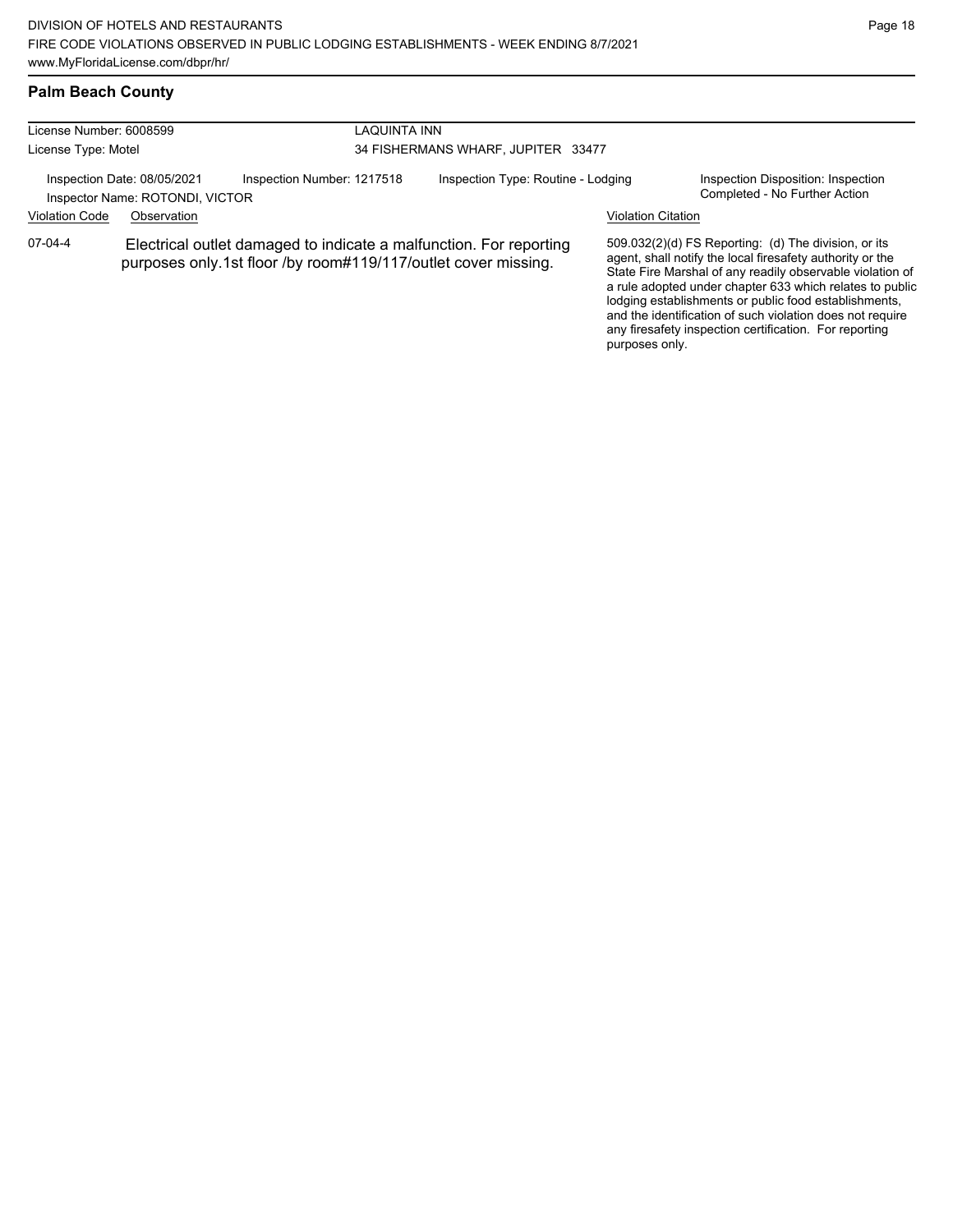#### **Pinellas County**

| License Number: 6202334 |                                                                 |                                                                                                    |                                                                              |                                                                                                                                             |                           |                                                                                                                                                                                                                                                                                                                                                                                                                            |  |  |
|-------------------------|-----------------------------------------------------------------|----------------------------------------------------------------------------------------------------|------------------------------------------------------------------------------|---------------------------------------------------------------------------------------------------------------------------------------------|---------------------------|----------------------------------------------------------------------------------------------------------------------------------------------------------------------------------------------------------------------------------------------------------------------------------------------------------------------------------------------------------------------------------------------------------------------------|--|--|
| License Type: Apartment |                                                                 |                                                                                                    | <b>AVALON GARDEN APTS</b><br>210 SW JEFFERSON CIR N, ST PETERSBURG 337031322 |                                                                                                                                             |                           |                                                                                                                                                                                                                                                                                                                                                                                                                            |  |  |
|                         |                                                                 |                                                                                                    |                                                                              |                                                                                                                                             |                           |                                                                                                                                                                                                                                                                                                                                                                                                                            |  |  |
|                         | Inspection Date: 08/02/2021<br>Inspector Name: WILMOT, TASHARA  | Inspection Number: 1523033                                                                         |                                                                              | Inspection Type: Routine - Lodging                                                                                                          |                           | Inspection Disposition: Inspection<br>Completed - No Further Action                                                                                                                                                                                                                                                                                                                                                        |  |  |
| <b>Violation Code</b>   | Observation                                                     |                                                                                                    |                                                                              |                                                                                                                                             | <b>Violation Citation</b> |                                                                                                                                                                                                                                                                                                                                                                                                                            |  |  |
| $01 - 01 - 4$           |                                                                 | is overcharged. For reporting purposes only.<br>-adjacent of unit 1 **Repeat Violation**           |                                                                              | Portable fire extinguisher pressure gauge indicates the extinguisher                                                                        | purposes only.            | 509.032(2)(d) FS Reporting: (d) The division, or its<br>agent, shall notify the local firesafety authority or the<br>State Fire Marshal of any readily observable violation of<br>a rule adopted under chapter 633 which relates to public<br>lodging establishments or public food establishments,<br>and the identification of such violation does not require<br>any firesafety inspection certification. For reporting |  |  |
| License Number: 6213380 |                                                                 |                                                                                                    | <b>TAHITIAN RESORT</b>                                                       |                                                                                                                                             |                           |                                                                                                                                                                                                                                                                                                                                                                                                                            |  |  |
| License Type: Motel     |                                                                 |                                                                                                    |                                                                              | 11320 GULF BLVD, TREASURE ISLAND 33706                                                                                                      |                           |                                                                                                                                                                                                                                                                                                                                                                                                                            |  |  |
|                         | Inspection Date: 08/06/2021<br>Inspector Name: DAY-WALKER, LISA | Inspection Number: 1219991                                                                         |                                                                              | Inspection Type: Complaint Full                                                                                                             |                           | Inspection Disposition: Inspection<br>Completed - No Further Action                                                                                                                                                                                                                                                                                                                                                        |  |  |
| Violation Code          | Observation                                                     |                                                                                                    |                                                                              |                                                                                                                                             | <b>Violation Citation</b> |                                                                                                                                                                                                                                                                                                                                                                                                                            |  |  |
| $01 - 02 - 4$           |                                                                 | is in need of recharge. For reporting purposes only. Fire                                          |                                                                              | Portable fire extinguisher pressure gauge indicates the extinguisher<br>extinguisher near unit 152,153 is showing in the red recharge zone. | purposes only.            | 509.032(2)(d) FS Reporting: (d) The division, or its<br>agent, shall notify the local firesafety authority or the<br>State Fire Marshal of any readily observable violation of<br>a rule adopted under chapter 633 which relates to public<br>lodging establishments or public food establishments,<br>and the identification of such violation does not require<br>any firesafety inspection certification. For reporting |  |  |
| License Number: 6200407 |                                                                 |                                                                                                    |                                                                              | <b>IMPERIAL GARDEN APTS</b>                                                                                                                 |                           |                                                                                                                                                                                                                                                                                                                                                                                                                            |  |  |
| License Type: Apartment |                                                                 |                                                                                                    |                                                                              | 2100 NURSERY RD, CLEARWATER 33764                                                                                                           |                           |                                                                                                                                                                                                                                                                                                                                                                                                                            |  |  |
|                         | Inspection Date: 08/05/2021<br>Inspector Name: WILMOT, TASHARA  | Inspection Number: 1523077                                                                         |                                                                              | Inspection Type: Routine - Lodging                                                                                                          |                           | Inspection Disposition: Warning<br>Issued                                                                                                                                                                                                                                                                                                                                                                                  |  |  |
| Violation Code          | Observation                                                     |                                                                                                    |                                                                              |                                                                                                                                             | <b>Violation Citation</b> |                                                                                                                                                                                                                                                                                                                                                                                                                            |  |  |
| $01 - 02 - 4$           |                                                                 | is in need of recharge. For reporting purposes only.<br>-at unit 4 building K **Repeat Violation** |                                                                              | Portable fire extinguisher pressure gauge indicates the extinguisher                                                                        | purposes only.            | 509.032(2)(d) FS Reporting: (d) The division, or its<br>agent, shall notify the local firesafety authority or the<br>State Fire Marshal of any readily observable violation of<br>a rule adopted under chapter 633 which relates to public<br>lodging establishments or public food establishments,<br>and the identification of such violation does not require<br>any firesafety inspection certification. For reporting |  |  |
| License Number: 6215803 |                                                                 |                                                                                                    | OPAL SANDS RESORT                                                            |                                                                                                                                             |                           |                                                                                                                                                                                                                                                                                                                                                                                                                            |  |  |
| License Type: Hotel     |                                                                 |                                                                                                    |                                                                              | 430 S GULFVIEW BLVD, CLEARWATER 33767                                                                                                       |                           |                                                                                                                                                                                                                                                                                                                                                                                                                            |  |  |
|                         | Inspection Date: 08/03/2021<br>Inspector Name: KOUSTIS, TIMOTHY | Inspection Number: 1160242                                                                         |                                                                              | Inspection Type: Routine - Lodging                                                                                                          |                           | Inspection Disposition: Inspection<br>Completed - No Further Action                                                                                                                                                                                                                                                                                                                                                        |  |  |
| <b>Violation Code</b>   | Observation                                                     |                                                                                                    |                                                                              |                                                                                                                                             | <b>Violation Citation</b> |                                                                                                                                                                                                                                                                                                                                                                                                                            |  |  |
| 04-01-4                 | reporting purposes only.                                        |                                                                                                    |                                                                              | Trouble/alarm light illuminated on the fire alarm control panel. For                                                                        | purposes only.            | 509.032(2)(d) FS Reporting: The division, or its agent,<br>shall notify the local firesafety authority or the State Fire<br>Marshal of any readily observable violation of a rule<br>adopted under chapter 633 which relates to public<br>lodging establishments or public food establishments,<br>and the identification of such violation does not require<br>any firesafety inspection certification. For reporting     |  |  |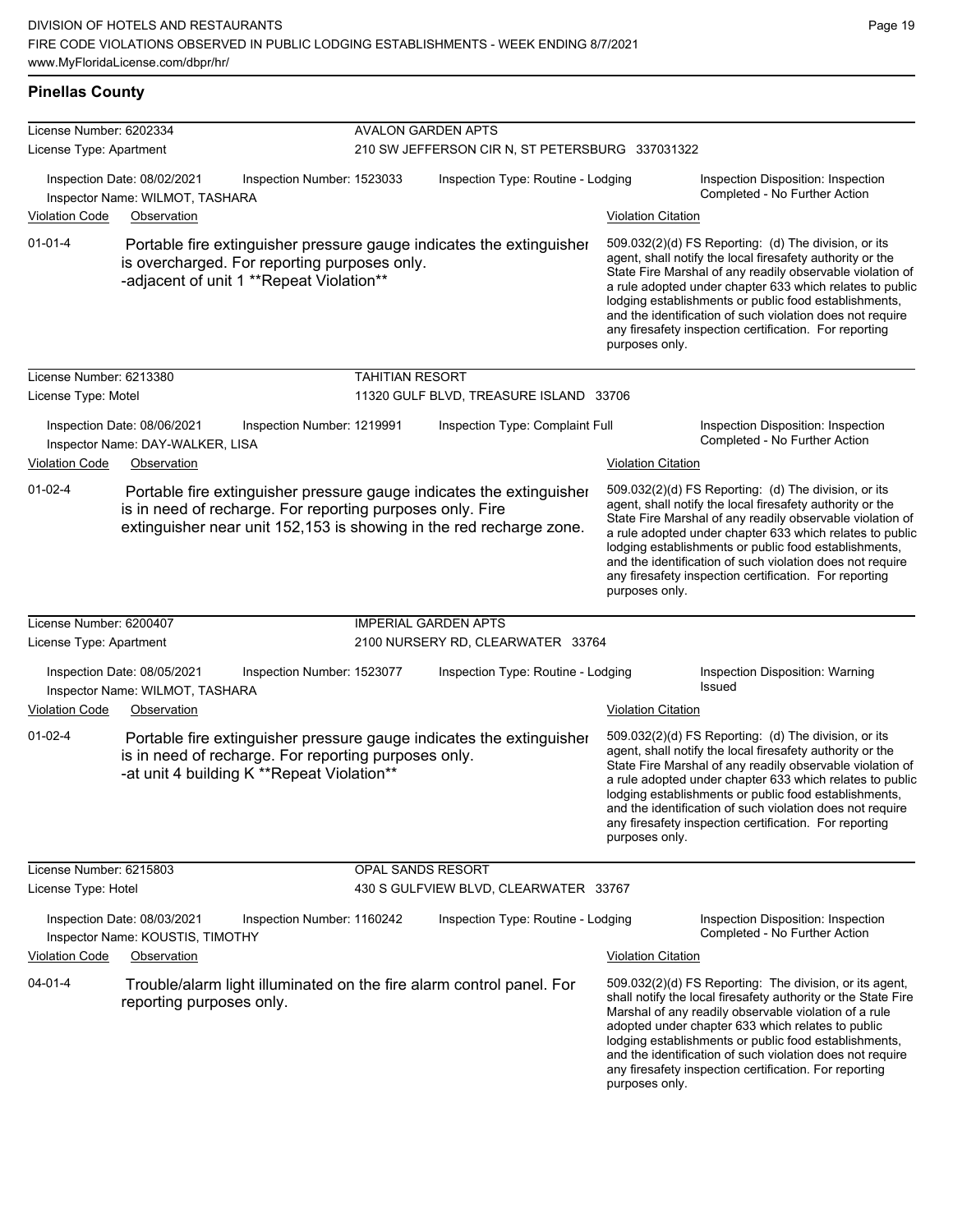## **St. Lucie County**

| License Number: 6602518 |                                                                                                         |                            | HILTON GARDEN INN AT PGA VILLAGE             |                           |                                                                                                                                                                                                                                                                                                                                                                                                                                                                                                                                                                                                                                                                                                  |  |  |
|-------------------------|---------------------------------------------------------------------------------------------------------|----------------------------|----------------------------------------------|---------------------------|--------------------------------------------------------------------------------------------------------------------------------------------------------------------------------------------------------------------------------------------------------------------------------------------------------------------------------------------------------------------------------------------------------------------------------------------------------------------------------------------------------------------------------------------------------------------------------------------------------------------------------------------------------------------------------------------------|--|--|
| License Type: Hotel     |                                                                                                         |                            | 8540 COMMERCE CENTRE DR, PORT ST LUCIE 34986 |                           |                                                                                                                                                                                                                                                                                                                                                                                                                                                                                                                                                                                                                                                                                                  |  |  |
|                         | Inspection Date: 08/05/2021<br>Inspector Name: HYNES, MONICA                                            | Inspection Number: 1160040 | Inspection Type: Routine - Lodging           |                           | Inspection Disposition: Inspection<br>Completed - No Further Action                                                                                                                                                                                                                                                                                                                                                                                                                                                                                                                                                                                                                              |  |  |
| <b>Violation Code</b>   | Observation                                                                                             |                            |                                              | <b>Violation Citation</b> |                                                                                                                                                                                                                                                                                                                                                                                                                                                                                                                                                                                                                                                                                                  |  |  |
| $04 - 01 - 4$           | Trouble/alarm light illuminated on the fire alarm control panel. For<br>reporting purposes only.        |                            |                                              | purposes only.            | 509.032(2)(d) FS Reporting: The division, or its agent,<br>shall notify the local firesafety authority or the State Fire<br>Marshal of any readily observable violation of a rule<br>adopted under chapter 633 which relates to public<br>lodging establishments or public food establishments,<br>and the identification of such violation does not require<br>any firesafety inspection certification. For reporting                                                                                                                                                                                                                                                                           |  |  |
| License Number: 6602525 |                                                                                                         |                            | SLEEP INN OF PORT ST LUCIE                   |                           |                                                                                                                                                                                                                                                                                                                                                                                                                                                                                                                                                                                                                                                                                                  |  |  |
| License Type: Hotel     |                                                                                                         |                            | 8501 CHAMPION WAY, PORT ST LUCIE 34986       |                           |                                                                                                                                                                                                                                                                                                                                                                                                                                                                                                                                                                                                                                                                                                  |  |  |
|                         | Inspection Date: 08/05/2021<br>Inspector Name: HYNES, MONICA                                            | Inspection Number: 1160867 | Inspection Type: Routine - Lodging           |                           | Inspection Disposition: Inspection<br>Completed - No Further Action                                                                                                                                                                                                                                                                                                                                                                                                                                                                                                                                                                                                                              |  |  |
| <b>Violation Code</b>   | Observation                                                                                             |                            |                                              | <b>Violation Citation</b> |                                                                                                                                                                                                                                                                                                                                                                                                                                                                                                                                                                                                                                                                                                  |  |  |
| $04 - 01 - 4$           | Trouble/alarm light illuminated on the fire alarm control panel. For<br>reporting purposes only.        |                            |                                              | purposes only.            | 509.032(2)(d) FS Reporting: The division, or its agent,<br>shall notify the local firesafety authority or the State Fire<br>Marshal of any readily observable violation of a rule<br>adopted under chapter 633 which relates to public<br>lodging establishments or public food establishments,<br>and the identification of such violation does not require<br>any firesafety inspection certification. For reporting                                                                                                                                                                                                                                                                           |  |  |
| 08-03-4                 | No boiler certificate or insurance inspector's boiler report available.<br>For reporting purposes only. |                            |                                              |                           | 61C-1.004(10) FAC and 509.032(2)(d) FS Reporting:<br>61C-1.004(10) The insurance inspector's boiler report is<br>required annually for power boilers and high<br>pressure/high temperature boilers and biannually for low<br>pressure steam or vapor heating boilers. 509.032(2)(d)<br>The division, or its agent, shall notify the local firesafety<br>authority or the State Fire Marshal of any readily<br>observable violation of a rule adopted under chapter 633<br>which relates to public lodging establishments or public<br>food establishments, and the identification of such<br>violation does not require any firesafety inspection<br>certification. For reporting purposes only. |  |  |